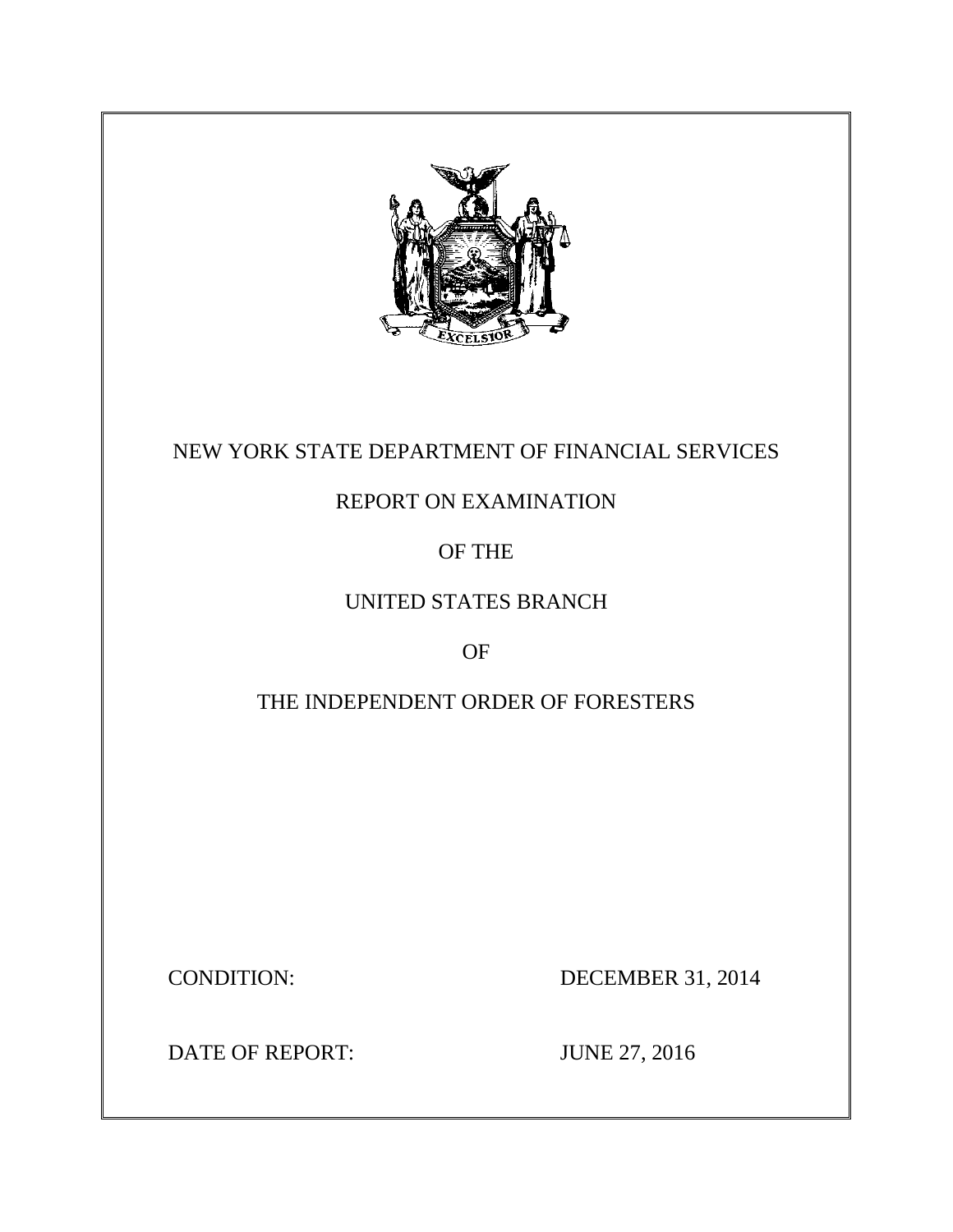## NEW YORK STATE DEPARTMENT OF FINANCIAL SERVICES

### REPORT ON EXAMINATION

### OF THE

### UNITED STATES BRANCH

## OF

### THE INDEPENDENT ORDER OF FORESTERS

### AS OF

### DECEMBER 31, 2014

DATE OF REPORT: JUNE 27, 2016

**EXAMINER:** 

AHMED SALEH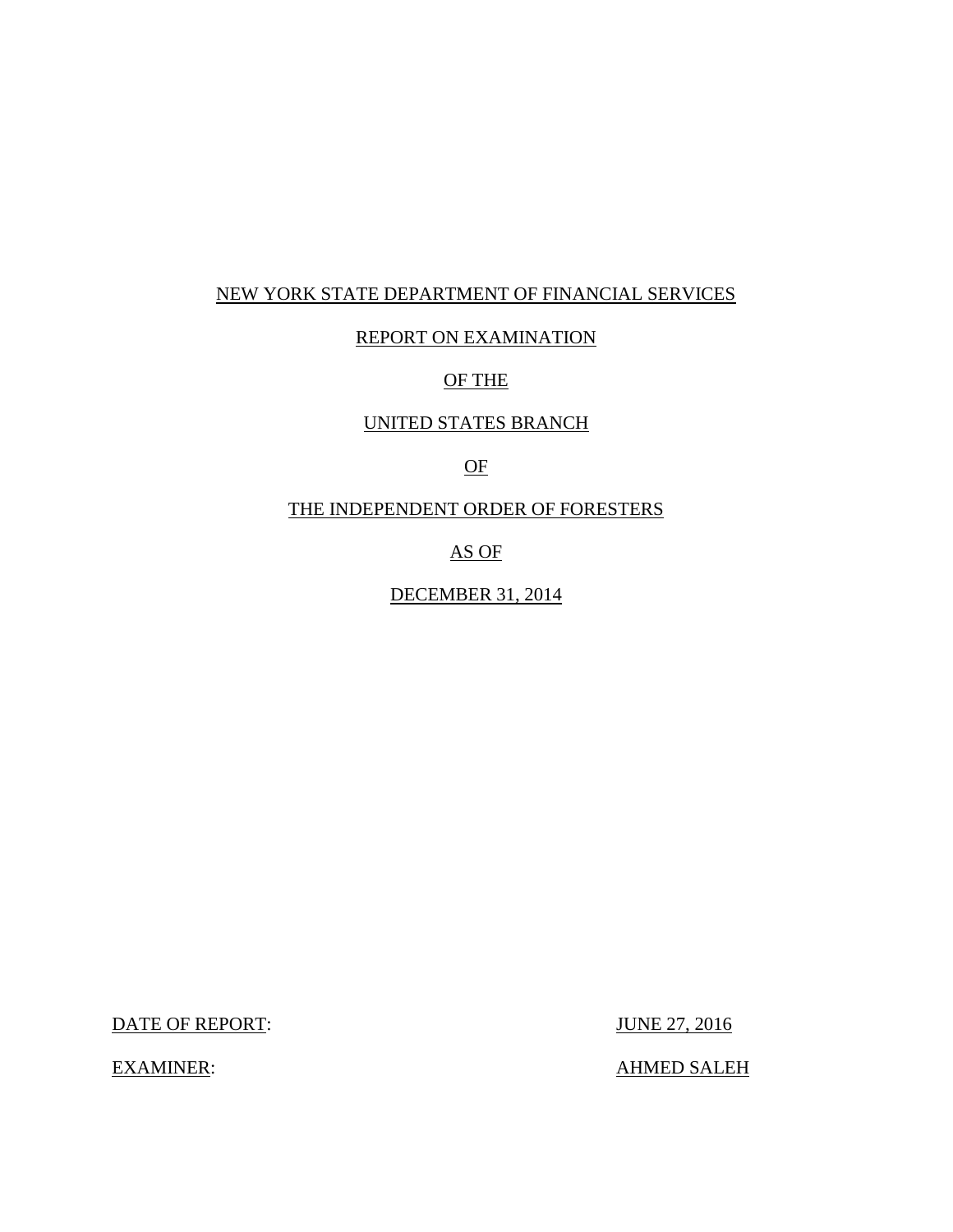## TABLE OF CONTENTS

| <b>ITEM</b>      |                                      | PAGE NO.       |
|------------------|--------------------------------------|----------------|
| 1.               | Executive summary                    | $\overline{2}$ |
| 2.               | Scope of examination                 | 3              |
| 3.               | Description of Company               | 5              |
|                  | A. History                           | 5              |
|                  | <b>B.</b> Management                 | 5              |
| $\overline{4}$ . | Territory and plan of operations     | 8              |
|                  | A. Statutory and special deposits    | 8              |
|                  | <b>B.</b> Direct operations          | 8              |
|                  | C. Reinsurance                       | 9              |
| 5.               | Significant operating results        | 10             |
| 6.               | <b>Financial statements</b>          | 13             |
|                  | A. Independent accountants           | 13             |
|                  | <b>B.</b> Net admitted assets        | 13             |
|                  | C. Liabilities, capital and surplus  | 14             |
|                  | D. Condensed summary of operations   | 15             |
|                  | E. Capital and surplus account       | 17             |
|                  | F. Actuarial review                  | 17             |
| 7.               | Market conduct activities            | 18             |
|                  | A. Advertising and sales activities  | 18             |
|                  | B. Underwriting and policy forms     | 21             |
|                  | C. Treatment of policyholders        | 22             |
| 8.               | Prior report summary and conclusions | 24             |
| 9.               | Summary and conclusions              | 25             |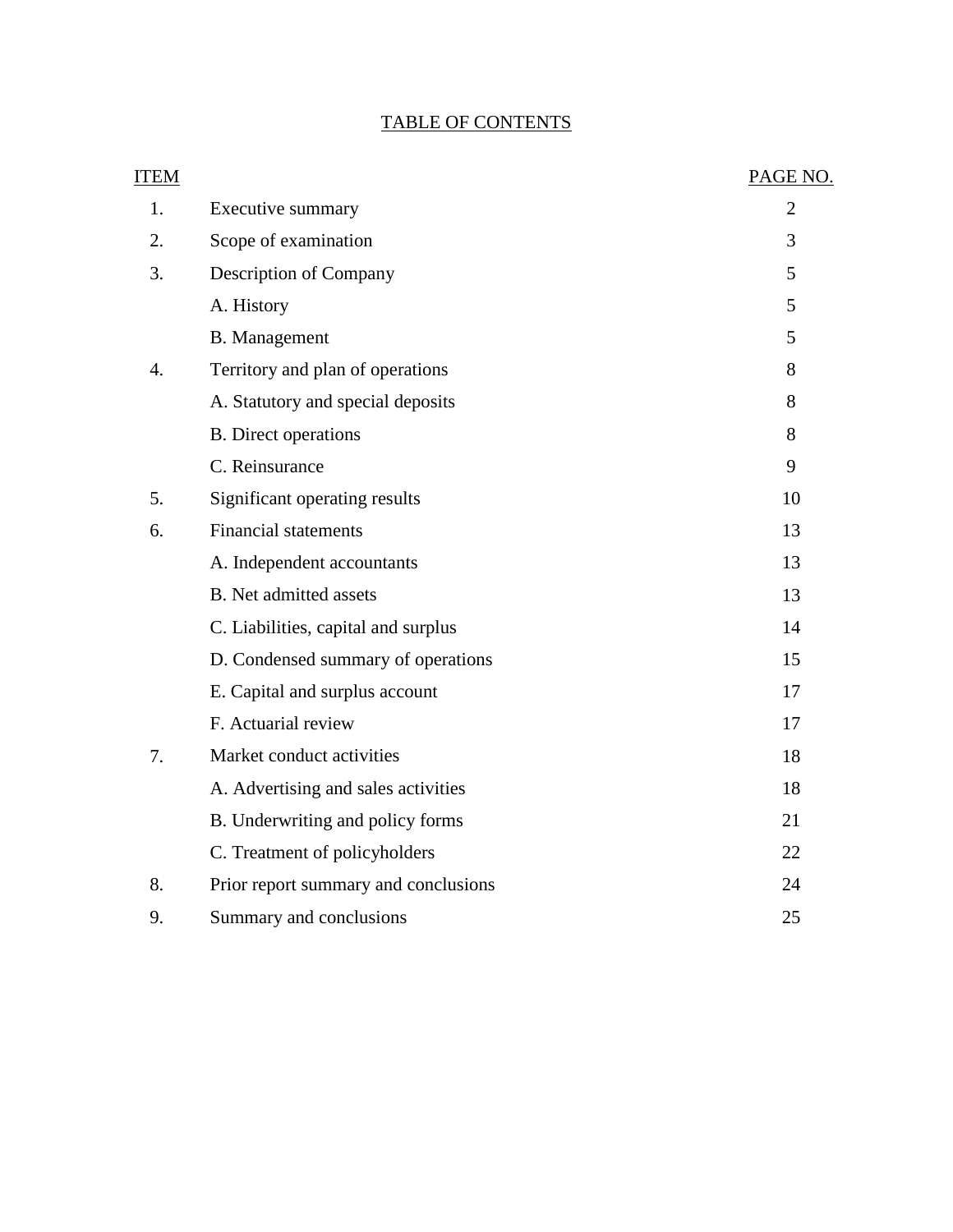

## NEW YORK STATE DEPARTMENT<sub>of</sub> **FINANCIAL SERVICES**

Andrew M. Cuomo Maria T. Vullo Governor Superintendent

June 27, 2016

Honorable Maria T. Vullo Superintendent of Financial Services New York, New York 10004

Madam:

 and annexed hereto, an examination has been made into the condition and affairs of the United States Branch of The Independent Order of Foresters, hereinafter referred to as "the Society," at In accordance with instructions contained in Appointment No. 31284, dated July, 22, 2015 its home office located at 789 Don Mills Road, Toronto, Ontario M3C 1T9 Canada.

 Wherever "Department" appears in this report, it refers to the New York State Department of Financial Services.

The report indicating the results of this examination is respectfully submitted.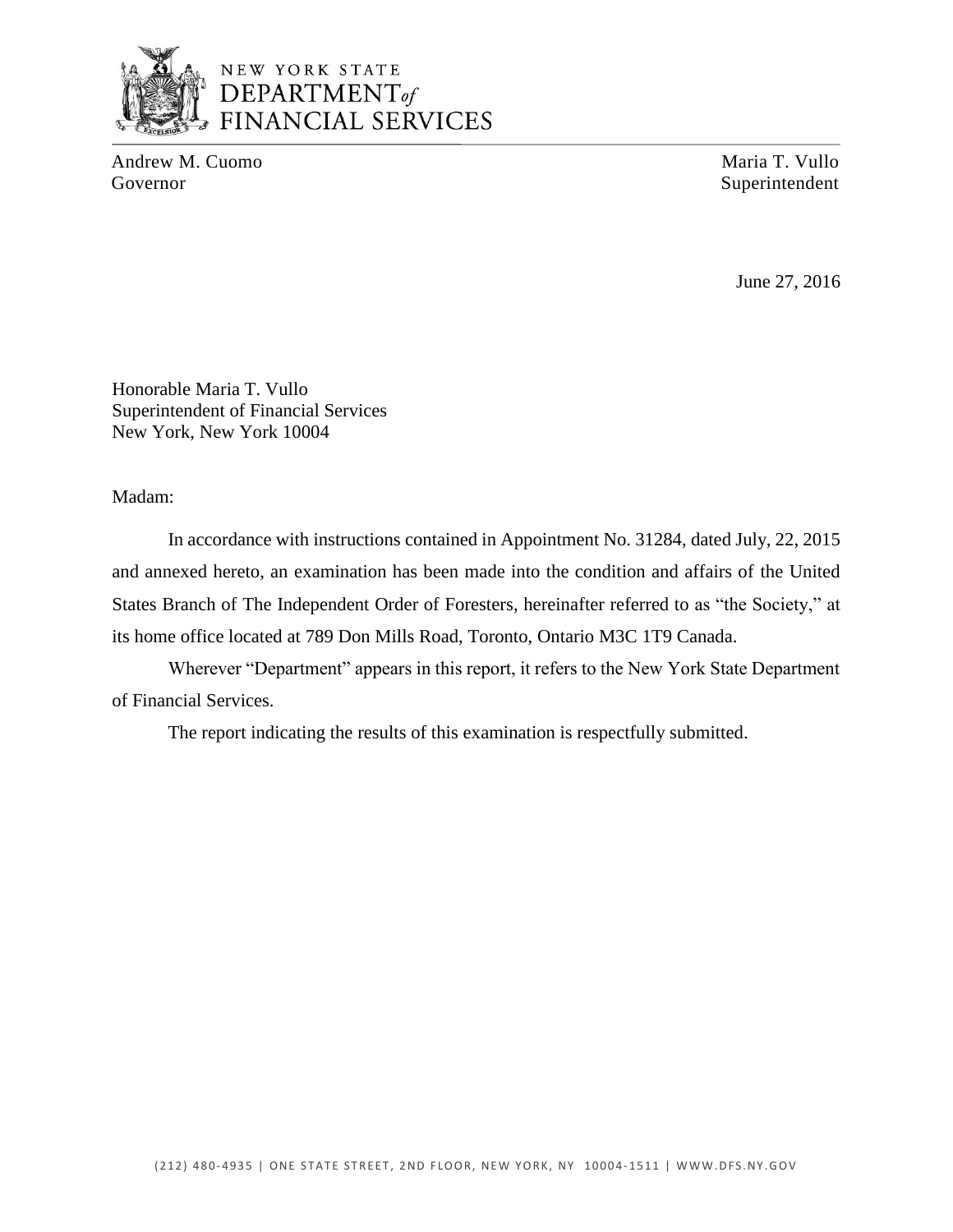### 1. EXECUTIVE SUMMARY

The material recommendation and violations contained in this report are summarized below.

- The examiner recommends that the Society continue to make efforts to reduce expenses, and continue to provide quarterly reports to the Department so that progress in managing their expense overrun may be monitored. (See item 6F of this report)
- The Society violated several sections of Department Regulation No. 60 by failing to examine disclosure statements; failing to ascertain if they were accurate and met the requirements of the insurance law; failing to furnish sales material, proposals and completed Disclosure Statements to the insurer whose coverage was being replaced; failing to provide such letters within the 10 day time period; failing to issue revised disclosure statements in the instances where the policy issued differed from the policy applied for. (See item 7A of this report)
- The Society violated Section 2112(d) of the New York Insurance Law when it failed to notify the Superintendent of the agents' terminations, when it failed to file a statement with facts relative to such termination for cause, and when it failed to provide, within 15 days after notification has been sent to the superintendent, a copy of the statement filed with the superintendent to all eight producers at their last known address by certified mail, return the superintendent within 30 days, in such form as the superintendent may prescribe, of the receipt requested, postage prepaid or by overnight delivery. (See item 7A of this report)
- The Society violated Section 86.4(d) of Department Regulation No. 95 by failing to place the fraud warning statement on its claim form immediately above the space provided for the signature of the person executing the claim statement. (See item 7C of this report)
- The Society violated Section 3227(c) of the New York Insurance Law by failing to pay the required interest on policy loans and surrendered policies. (See item 7C of this report)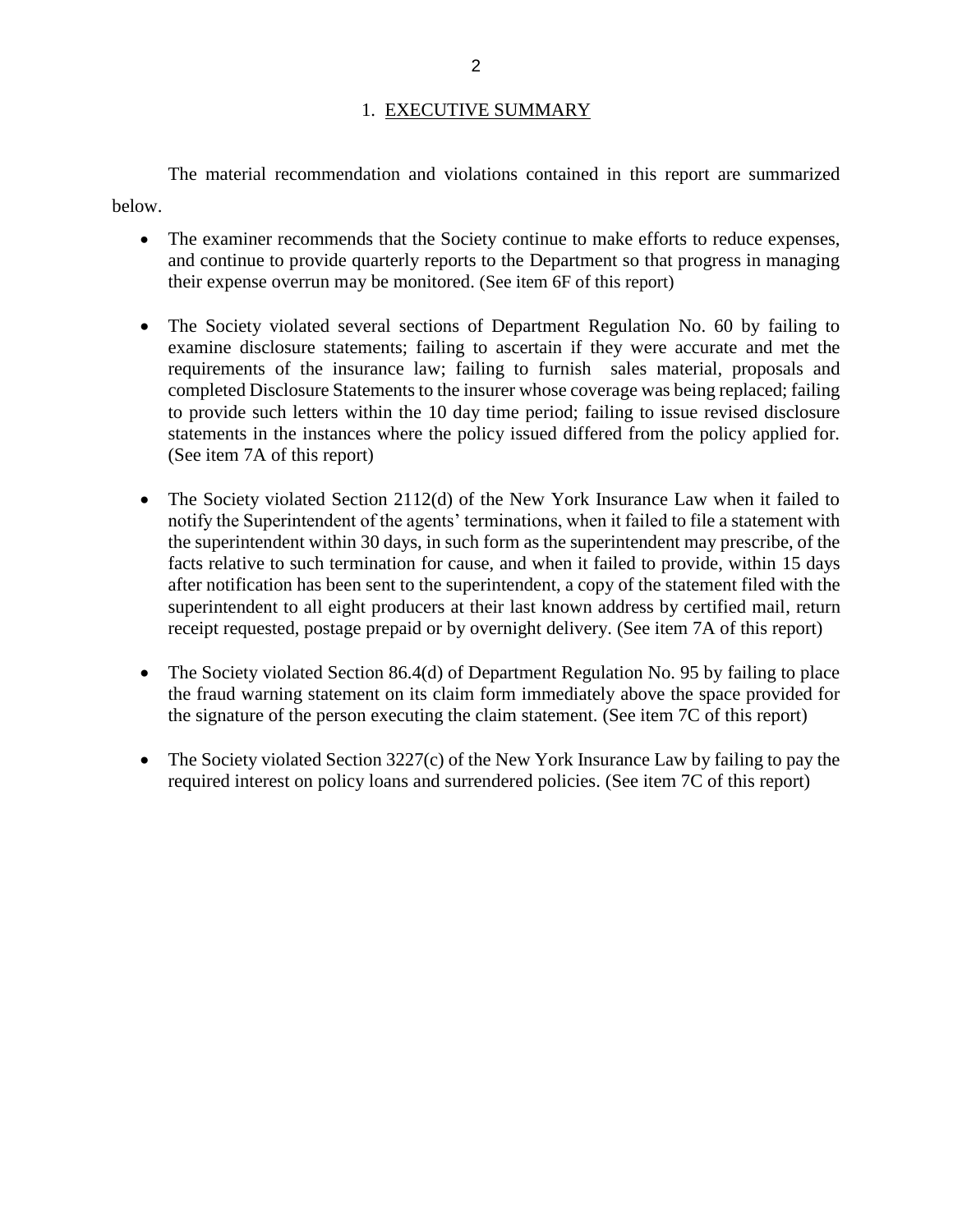#### 2. SCOPE OF EXAMINATION

 *Financial Condition Examiners Handbook, 2015 Edition* (the "Handbook")*.* The examination covers the three-year period from January 1, 2012 to December 31, 2014. The examination was conducted observing the guidelines and procedures in the Handbook and, where deemed appropriate by the examiner, transactions occurring subsequent to December 31, 2014 but prior to The examination of the Society was a full scope examination as defined in the *NAIC*  the date of this report (i.e., the completion date of the examination) were also reviewed.

 In the course of the examination, a review was also made of the manner in which the Society conducts its business and fulfills its contractual obligations to policyholders and claimants. The results of this review are contained in item 7 of this report.

 formulating the nature and extent of the examination. The examiner planned and performed the examination to evaluate the current financial condition as well as identify prospective risks that may threaten the future solvency of the insurer. The examiner identified key processes, assessed mitigate those risks. The examination also included assessing the principles used and significant estimates made by management, evaluating the overall financial statement presentation, and Statutory Accounting Principles as adopted by the Department, and annual statement instructions. The examination was conducted on a risk focused basis in accordance with the provisions of the Handbook published by the National Association of Insurance Commissioners ("NAIC"). The Handbook guidance provides for the establishment of an examination plan based on the examiner's assessment of risk in the insurer's operations and utilizing that evaluation in the risks within those processes and evaluated the internal control systems and procedures used to determining management's compliance with New York statutes and Department guidelines,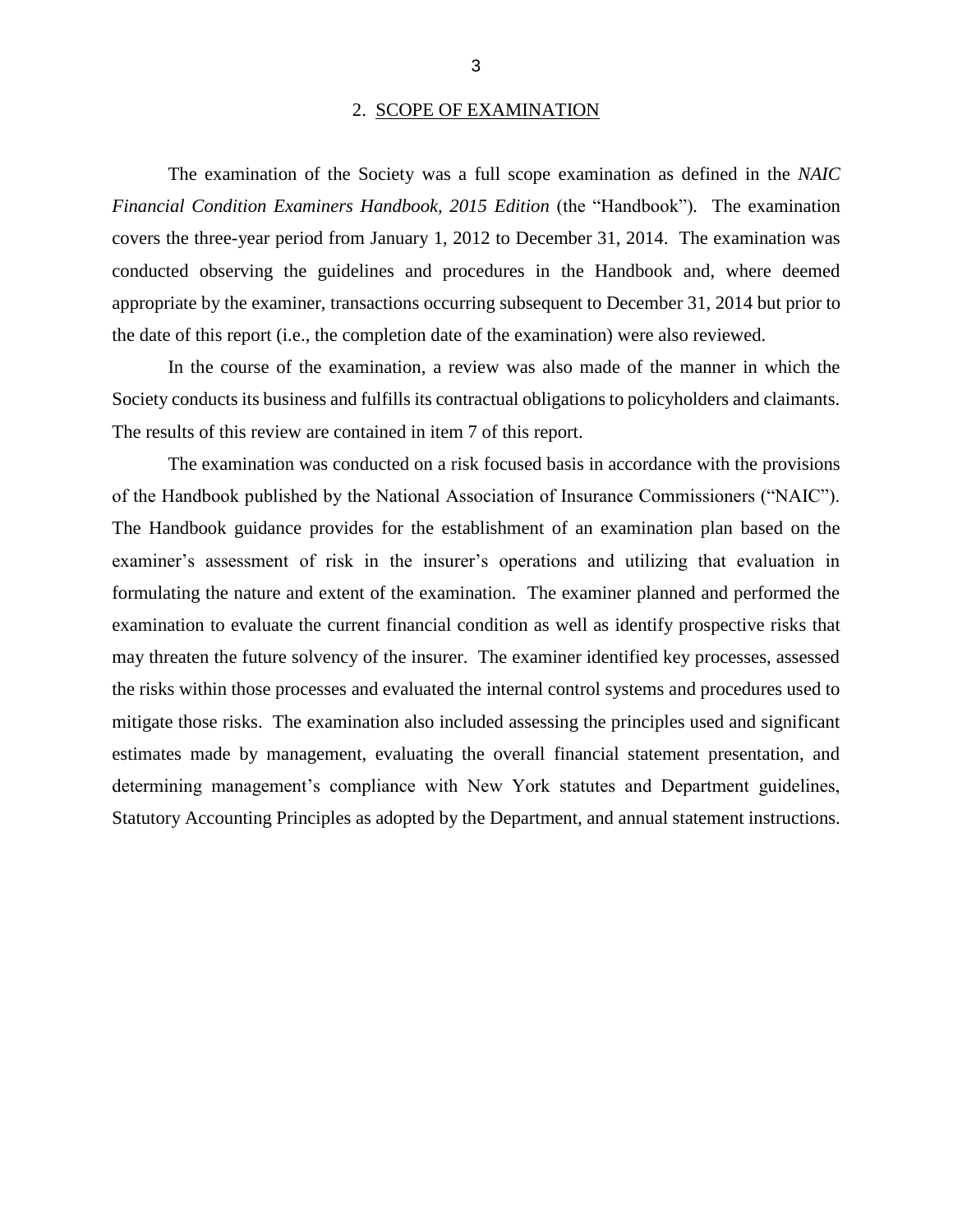environment were utilized to develop the examination approach. The Society's risks and management activities were evaluated incorporating the NAIC's nine branded risk categories. These categories are as follows: Information about the Society's organizational structure, business approach and control

- Pricing/Underwriting
- Reserving
- Operational
- Strategic
- Credit
- Market
- Liquidity
- Legal
- Reputational

 The Society was audited annually, for the years 2012 through 2014, by the accounting firm of KPMG, LLP ("KPMG"). The Society received an unqualified opinion in all years. Certain audit workpapers of the accounting firm were reviewed and relied upon in conjunction with this examination. The Society has an internal audit department ("IAD"). The IAD provides assurance effectively. Where applicable, internal audit workpapers and reports were reviewed and portions that the organization's risk management, governance and internal control processes are operating were relied upon for this examination.

 recommendation and violation contained in the prior report on examination. The results of the examiner's review are contained in item 8 of this report. The examiner reviewed the corrective actions taken by the Society with respect to the

 matters which involve departure from laws, regulations or rules, or which require explanation or This report on examination is confined to financial statements and comments on those description.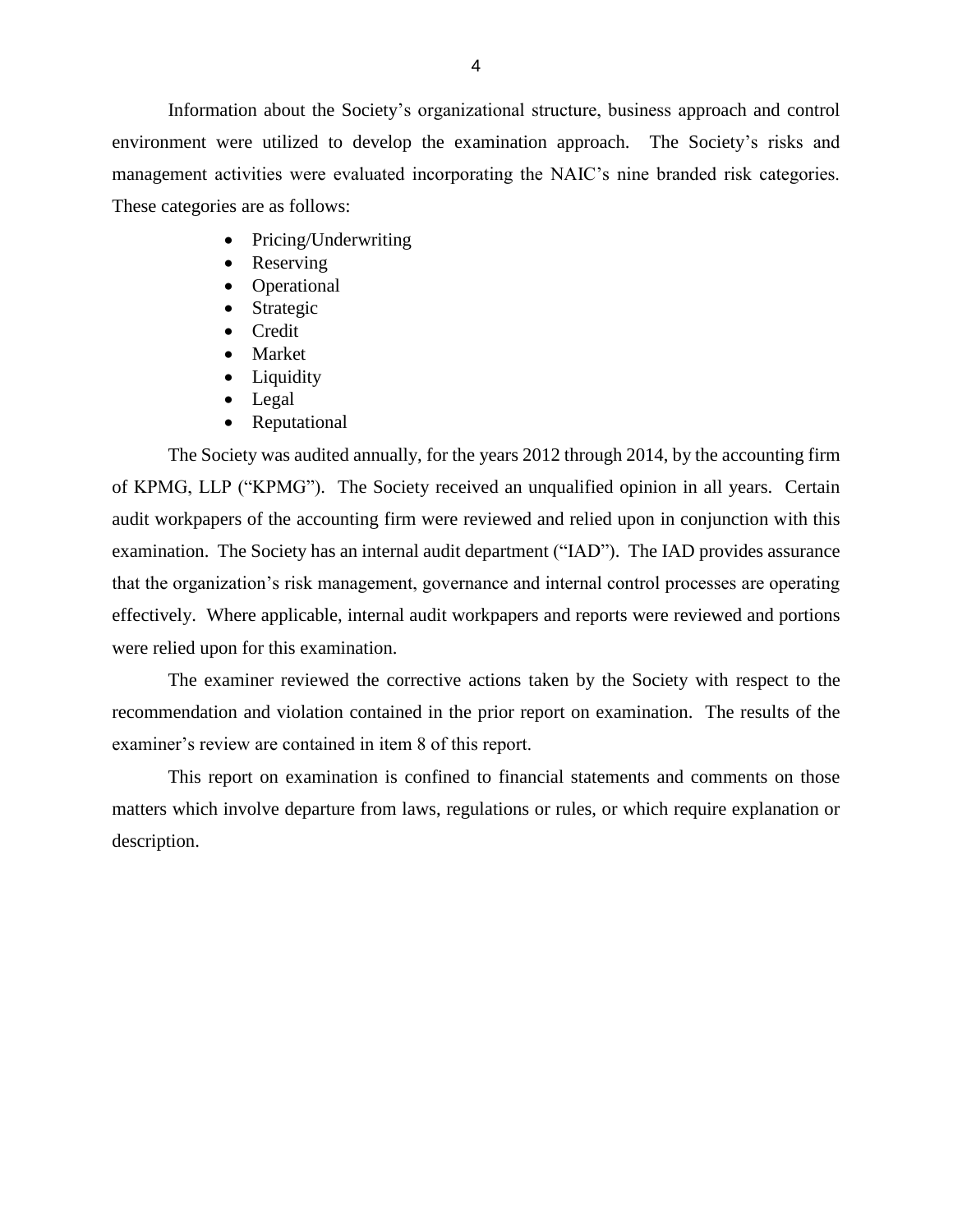#### 3. DESCRIPTION OF SOCIETY

#### A. History

The Society's origin traces back to a reincorporation under the name of the Right Worthy High Court of The Independent Order of Foresters, in Ontario Canada in 1881.

 Parliament and has continued to be a federal corporation under Canadian law. In 1890, the Society received a license from the State of New York to conduct business in the United States as an alien The Society was reincorporated in 1889 as a federal corporation by an act of the Canadian fraternal benefit society. In 1913, the Society's name was changed to The Independent Order of Foresters. Since 1926, the following societies have been merged into the Society:

| Year | Name of Society                                       |
|------|-------------------------------------------------------|
| 1926 | The Ancient Order of the United Workmen of Ontario    |
| 1926 | The United States Branch of the Canadian Home Circles |
| 1931 | Royal Templars of Temperance                          |
| 1931 | Modern Brotherhood of America                         |
| 1952 | Catholic Mutual Benefit Organization                  |
| 1971 | The Royal Clan Order of Scottish Clans                |
| 1971 | The Canadian Business of Modern Woodmen of America    |
| 1992 | Canadian Foresters Life Insurance Society             |
|      |                                                       |

 On January 19, 2011, the Society acquired First Investors Consolidated Corporation ("FICC"), which wholly owned First Investors Life Insurance Company ("FILIC"), a domestic stock life insurer, and collectively known as First Investors.

 Inc. ("FFHC"), and FILIC changed its name to Foresters Life Insurance and Annuity Company ("FLIAC"). The Foresters family of companies is to be known collectively by one brand - Foresters Financial. The Society operates FLIAC as a standalone entity in the Society's U.S. On September 21, 2015, FICC changed its name to Foresters Financial Holding Company, Division.

#### B. Management

 The Society's constitution provides that the board of directors shall be comprised of the International Fraternal President, the President and chief Executive Officer, ex officio and 13 officers elected by the International Assembly, one of whom is designated the International Fraternal Vice President. Every four years the International Assembly meets to elect the board of directors and perform other general business. If a board member dies, resigns, or becomes unable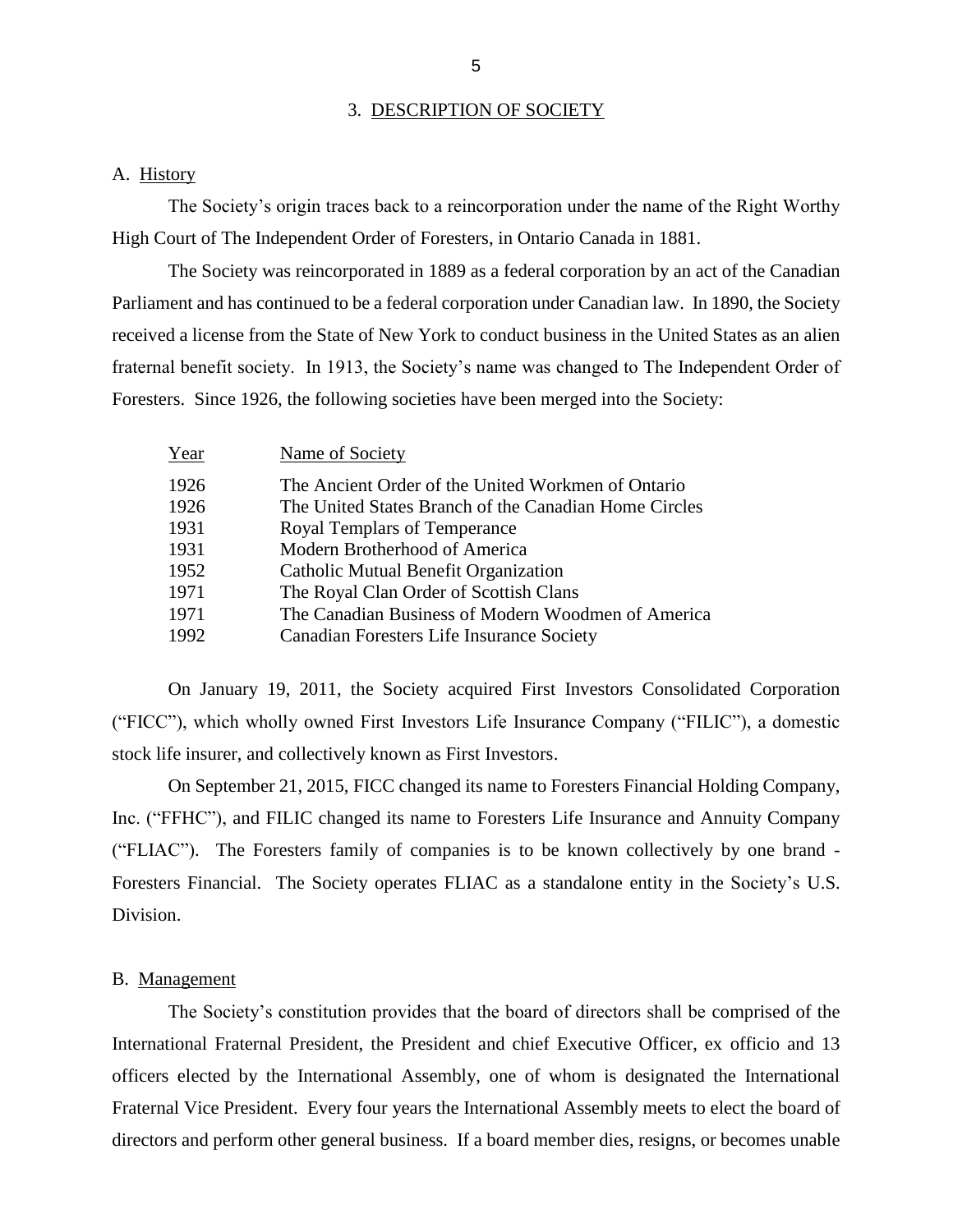to continue in office, the other board members may elect a voting member of the Society to fill the vacancy. The new board member will remain in office until the next regular meeting of the International Assembly. As of December 31, 2014, the board of directors consisted of 15 members. Meetings of the board are held at least quarterly.

 were as follows: The 15 board members and their principal business affiliation, as of December 31, 2014,

| Name and Residence                        | <b>Principal Business Affiliation</b>                                          | <b>Year First</b><br>Elected |
|-------------------------------------------|--------------------------------------------------------------------------------|------------------------------|
| Sonia A. Baxendale*<br>Toronto, ON        | <b>Retired Executive</b><br><b>Canadian Imperial Bank of Commerce</b>          | 2012                         |
| James M. Bowden*<br>Rowlett, TX           | <b>Retired Owner</b><br>JiNiN-Co Enterprise, LLC                               | 2009                         |
| Richard M. Freeborough*<br>Oakville, ON   | <b>Retired Auditor</b><br>KPMG, LLP (Toronto)                                  | 2005                         |
| Anthony M. Garcia<br>Vaughn, ON           | President and Chief Executive Officer<br>The Independent Order of Foresters    | 2014                         |
| Brian A. Isabelle<br>Prince George, BC    | <b>International Fraternal President</b><br>The Independent Order of Foresters | 2009                         |
| Robert E. Lamoureux*<br>Toronto, ON       | <b>Retired Auditor</b><br>PriceWaterhouseCoopers                               | 2009                         |
| Frank N.C. Lochan*<br>Oakville, ON        | <b>Retired Executive</b><br>Brookfield Asset Management, Inc.                  | 2009                         |
| Martha E. Marcon*<br>Glendale, CA         | <b>Retired Accountant</b><br>KPMG, LLP (California)                            | 2009                         |
| Laraine J. Morris*<br>Overland Park, KS   | <b>Retired Executive Assistant</b><br>Saint Luke's Health System               | 2009                         |
| David E. Morrison*<br>Winnipeg, MB        | <b>Retired Actuary</b><br>Great-West Life Assurance Company                    | 2005                         |
| David R. Saunders*<br>Nottinghamshire, NG | <b>Retired Owner</b><br>Target Joinery Centres Ltd.                            | 2009                         |
| John B. Scott*<br>Arlington Heights, IL   | <b>Retired Insurance Executive</b><br>Kemper Life Insurance Companies          | 2009                         |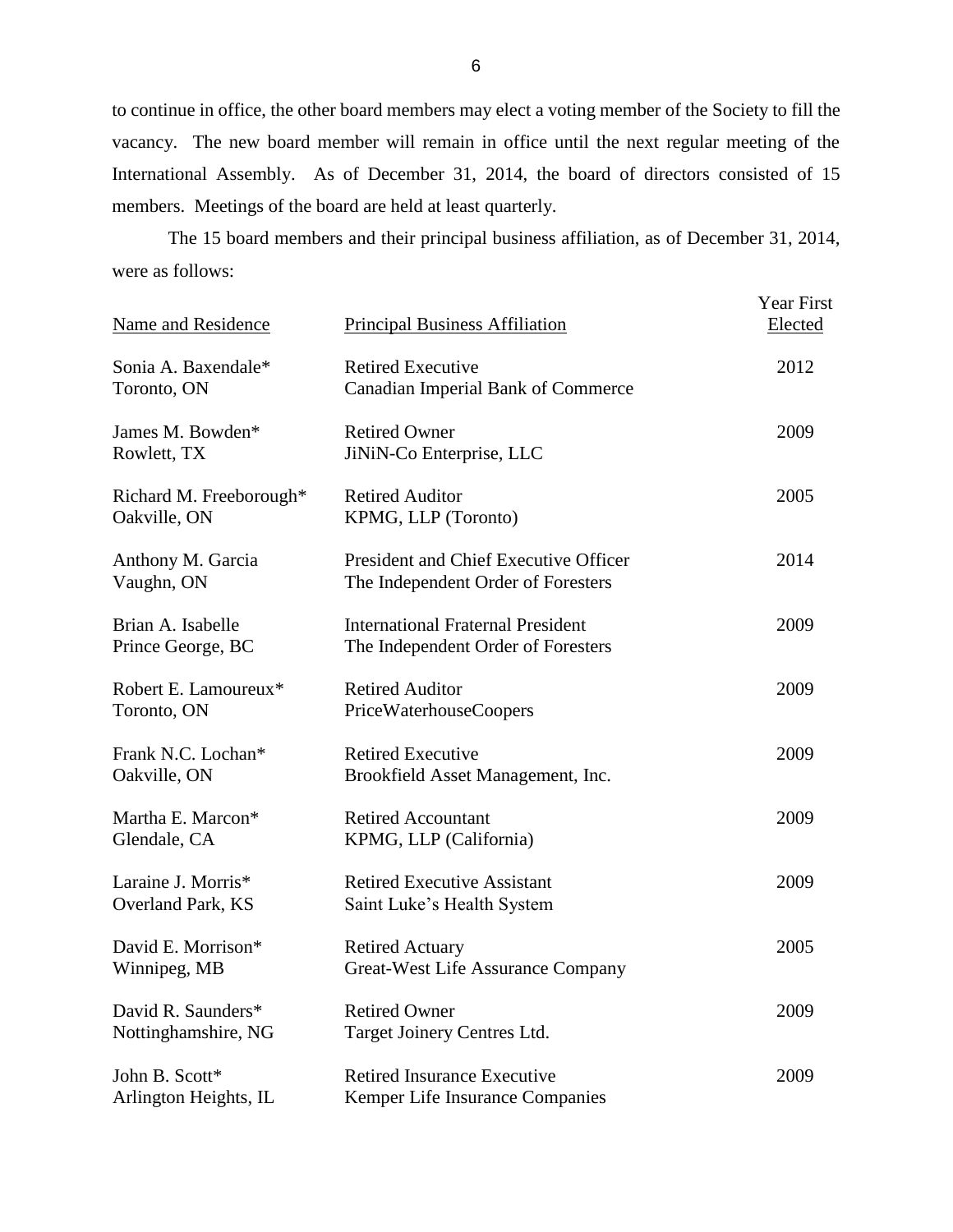| Name and Residence                    | <b>Principal Business Affiliation</b>                       | <b>Year First</b><br>Elected |
|---------------------------------------|-------------------------------------------------------------|------------------------------|
| Michael P. Stramaglia*<br>Toronto, ON | President<br>Matrisc Advisory Group, Inc.                   | 2013                         |
| Christopher J. Stranahan<br>Stow, OH  | <b>Owner of Retail Shop</b><br>Wild Birds Unlimited         | 2009                         |
| Wendy A. Watson*<br>Boston, MA        | <b>Retired Executive</b><br><b>State Street Corporation</b> | 2013                         |

\* Not affiliated with the Society

Name Title

 committees indicated that meetings were well attended and that each director attended a majority The examiner's review of the minutes of the meetings of the board of directors and its of meetings.

The following is a listing of the principal officers of the Society as of December 31, 2014:

| ,,,,,,,,                 | .                                                               |
|--------------------------|-----------------------------------------------------------------|
| Anthony M. Garcia        | President and Chief Executive Officer                           |
| Anthony W. Poole         | <b>Executive Vice President</b>                                 |
| Paul D. Reaburn          | <b>Executive Vice President and Chief Financial Officer</b>     |
| Katharine E. Rounthwaite | Senior Vice President, General Counsel, Executive Secretary and |
|                          | <b>Chief Compliance Officer</b>                                 |
| Kasia Czarski            | Senior Vice President, Chief Membership and Marketing Officer   |
| Susanne M. Nielsen       | Senior Vice President and Chief Talent Officer                  |
| J. Stephen McDonald      | Vice President, Controller and Executive Treasurer              |
| Ralph Ovsec              | Vice President and Chief Actuary                                |
| Rino Rondinone           | Vice President and Chief Information Officer                    |
| James G. Giles           | Vice President and Chief Investment Officer                     |
| Patricia Colavita        | Vice President and Chief Internal Auditor                       |
| Valerie L. Howes*        | Assistant Vice President, Special Investigations Unit and       |
|                          | <b>Consumer Complaints</b>                                      |

\* Designated consumer services officer per Section 216.4(c) of Department Regulation No. 64

 Katharine E. Rounthwaite retired and was replaced as General Counsel by Rene Zanin in February 2015; she was also replaced as Senior Vice President and Executive Secretary by Susanne M. Nielsen, and as Chief Compliance Officer by Sharon T. Griffin both in March 2015.

In May, 2015, Cheryl K. Neal replaced Anthony W. Poole as Executive Vice President.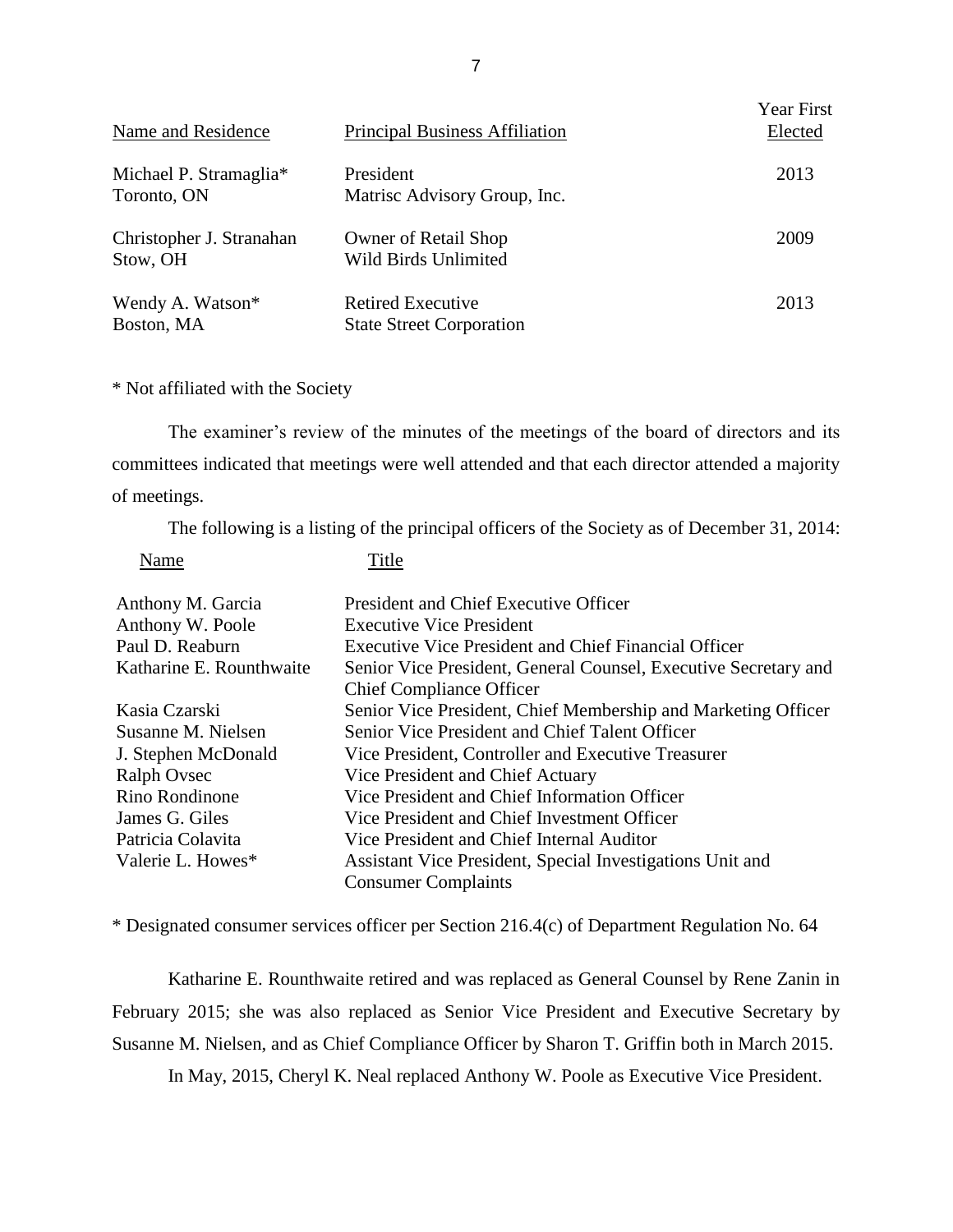#### 4. TERRITORY AND PLAN OF OPERATIONS

<span id="page-10-0"></span>The Society is authorized to write life insurance, annuities and accident and health insurance as defined in paragraphs 1, 2 and 3 of Section 1113(a) of the New York Insurance Law.

 The Society is licensed to transact business in all 50 states and the District of Columbia. In 2014, 27.30% of life premiums were received from California (9.99%), Texas (8.77%) and Florida (8.54%); 80.31% of annuity considerations were received from Michigan (34.62%), California (23.82%), and Texas (21.87%); and 30.94% of deposit type funds were received from California (14.16%), Illinois (9.30%), and Texas (7.48%). 3.87% of life premiums and 2.74% of annuity and deposit type funds were received from New York. Certificates are written on a participating basis.

#### A. Statutory and Special Deposits

 As of December 31, 2014, the Society had \$1,000,000 (par value) of U.S. Treasury Notes on deposit with the State of New York, its port of entry state, for the benefit of all policyholders, claimants and creditors of the Society. As per confirmations received from the following states which were reported in Schedule E of the 2014 filed annual statement, an additional \$903,750 was being held by the states of Florida, New Hampshire and North Carolina.

#### B. Direct Operations

 The Independent Order of Foresters ("Foresters") operates under three business segments by Country; The U.S. Division, the Canadian Division, and the U.K. Division. The Society focuses involvement. In the United States, the Society markets a range of life insurance products including its sales on the middle-income market combining its financial service expertise with its community whole life, universal life, and term life, through Independent Marketing Organizations ("IMOs").

 The percentage of the Society's business accounted for by National Marketing Organizations ("NMOs"), National Agents Alliance ("NAA"), Broker General Agencies ("BGA") and First Investors Consolidated Corporation ("FICC") was 61%, 22%, 11% and 6%, respectively.

 During the current examination period, the Society's products were available through 11 of 1,257 in 2012, 1,487 in 2013, and 1,333 in 2014. IMOs and the number of independent agents appointed with the Society was 31,717 in 2012, 32,732 in 2013, and 27,492 in 2014. Included in these numbers were New York appointed agents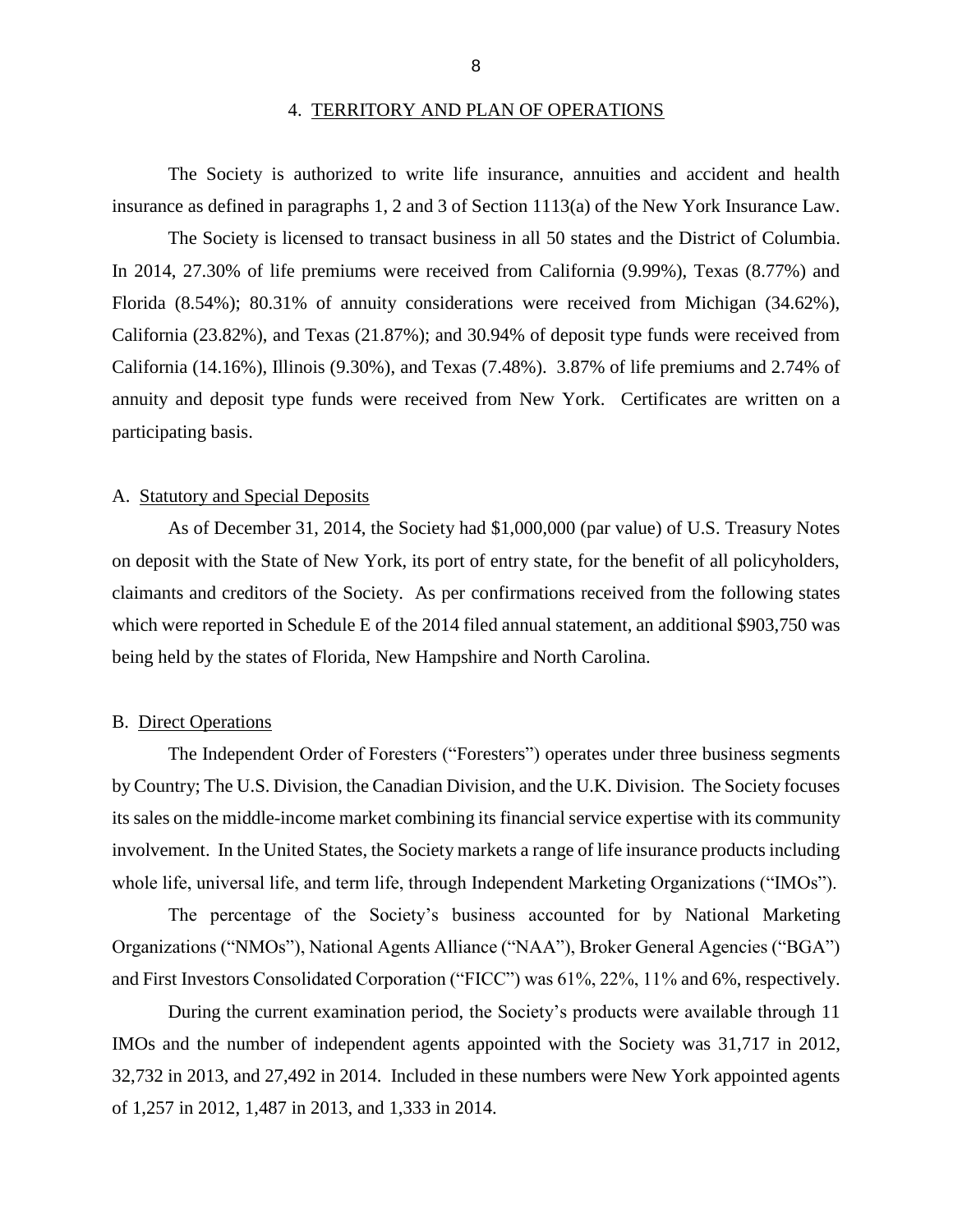<span id="page-11-0"></span> The U.S. Division continues to focus on: diversifying the product portfolio through the introduction of new permanent products; recruiting additional IMOs and producers; marketing the Society's value proposition to appointed producers; providing producers with a good service experience; and leveraging the Society's fraternal nature with prospects and members.

#### C. Reinsurance

 companies, of which two were authorized or accredited. The Society's life business is reinsured on a coinsurance and yearly renewable term basis. Reinsurance is provided on an automatic and As of December 31, 2014, the Society had reinsurance treaties in effect with four facultative basis.

 The maximum retention limit for individual life contracts is \$500,000. The total face amount of life insurance ceded as of December 31, 2014, was \$5,601,945,618, which represents 19.8% of the total face amount of life insurance in force. No reserve credit was taken for reinsurance ceded to unauthorized companies.

The Society did not assume any reinsurance business during the examination period.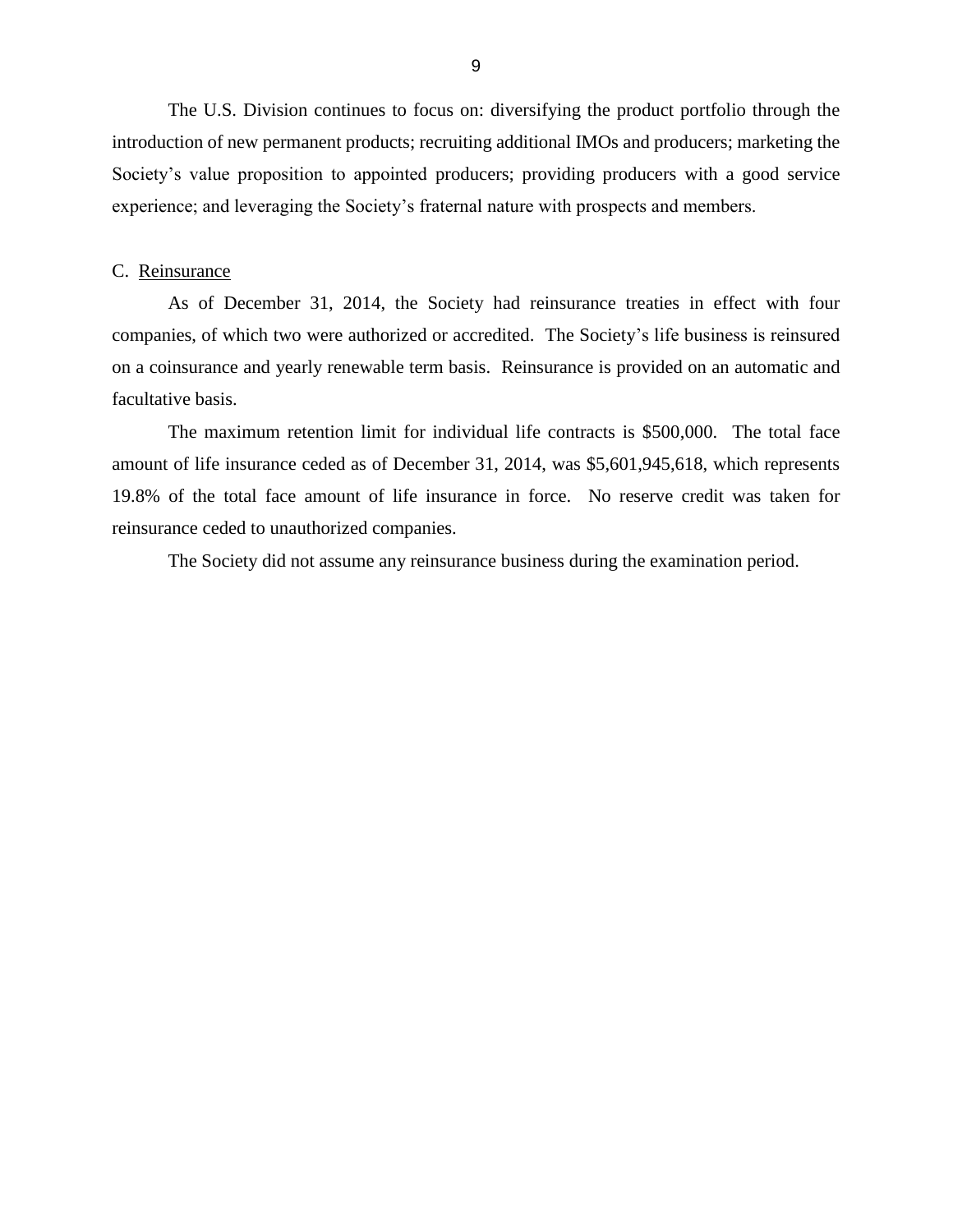Indicated below is significant information concerning the operations of the Society during the period under examination as extracted from its filed annual statements. Failure of items to add to the totals shown in any table in this report is due to rounding.

 The following table indicates the Society's financial growth (decline) during the period under review:

|                                                                                                            | December 31,<br>2011                       | December 31,<br>2014                      | Increase<br>(Decrease)              |
|------------------------------------------------------------------------------------------------------------|--------------------------------------------|-------------------------------------------|-------------------------------------|
| Admitted assets                                                                                            | \$2,789,815,266                            | \$2,911,783,932                           | \$121,968,666                       |
| Liabilities                                                                                                | \$2,630,753,911                            | \$2,805,341,987                           | \$174,588,076                       |
| <b>Reserve for Future Fraternal Benefits</b><br>Special Reserve re: Arkansas<br>Unassigned funds (surplus) | \$<br>11,000,000<br>300,000<br>147,761,355 | \$<br>11,000,000<br>300,000<br>95,141,945 | \$<br>$\theta$<br>0<br>(52,619,410) |
| Total surplus                                                                                              | 159,061,355                                | 106,441,945<br>S.                         | \$ (52,619,410)                     |
| Total liabilities and surplus                                                                              | \$2,789,815,266                            | \$2,911,783,932                           | \$121,968,666                       |

 The trusteed assets of a licensed alien insurer entered through this state are required to be continuously kept in this state. The following table indicates the Society's financial growth (decline) as shown in the trusteed statements during the period under review:

|                                        | December 31,<br>2011 | December 31,<br>2014 | Increase<br>(Decrease) |
|----------------------------------------|----------------------|----------------------|------------------------|
|                                        |                      |                      |                        |
| <b>Trusteed assets</b>                 | \$2,555,930,694      | \$2,620,728,178      | \$64,797,484           |
| Deposit with the State of New York     | 1,079,860            | 1,046,629            | (33,231)               |
| Accrued interest                       | 4,842                | 4,868                | 26                     |
| Total trusteed assets                  | \$2,557,015,397      | \$2,621,779,675      | \$64,764,278           |
| Liabilities                            | \$2,630,753,911      | \$2,805,341,957      | \$174,588,046          |
| Deductions from liabilities            | 210,814,431          | 238,529,602          | 27,715,171             |
| Net liabilities                        | \$2,419,939,480      | \$2,566,812,355      | \$146,872,875          |
| Trusteed surplus                       | 137,075,917          | 54,967,290           | (82, 108, 627)         |
| Total liabilities and trusteed surplus | \$2,557,015,397      | \$2,621,779,675      | 64,764,278<br>S.       |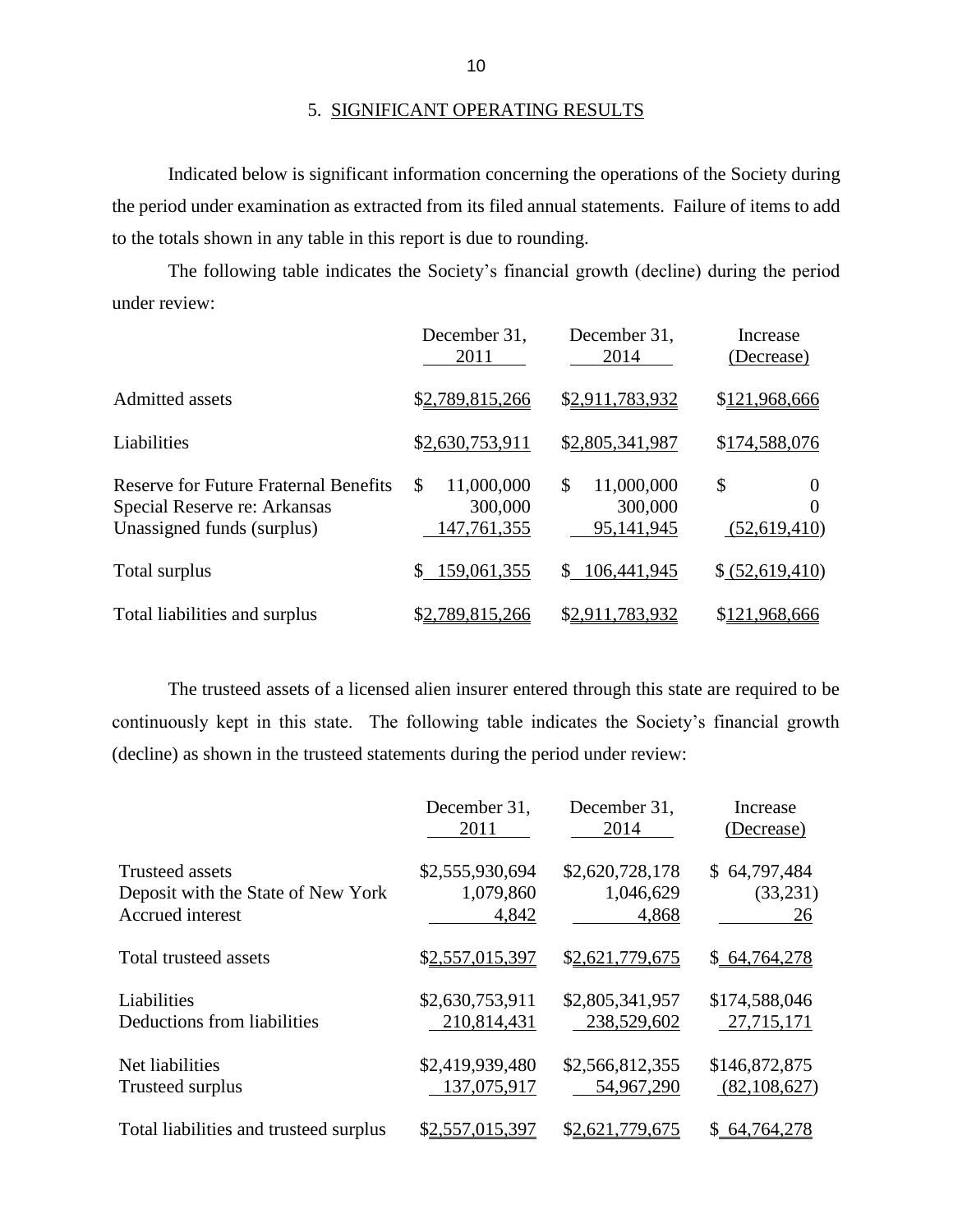The Society has maintained the required trusteed surplus, during the period under examination, as required by Section 4503(c) of the New York Insurance Law.

 The Society's invested assets as of December 31, 2014 were mainly comprised of bonds (89.3%) and contract loans (5.0%).

 The majority (99.4%) of the Society's bond portfolio, as of December 31, 2014, was comprised of investment grade obligations.

 The following is the net gain (loss) from operations by line of business after refund to members but before realized capital gains (losses) reported for each of the years under examination in the Society's filed annual statements:

|                                                                                | 2012                                    | 2013                                   | 2014                                     |
|--------------------------------------------------------------------------------|-----------------------------------------|----------------------------------------|------------------------------------------|
| Ordinary:<br>Life insurance<br>Individual annuities<br>Supplementary contracts | \$(65,455,269)<br>(3,123,476)<br>26,492 | \$(39,956,253)<br>1,280,551<br>918,844 | \$(50,472,268)<br>2,020,562<br>(797,906) |
| Total ordinary                                                                 | \$(68,552,153)                          | \$(37,756,858)                         | $\{(49, 248, 612)\}$                     |
| Accident and health:<br>Other                                                  | \$(1,012,440)                           | (468, 810)<br>S.                       | $\mathbb{S}$<br>(382, 819)               |
| Total accident and health                                                      | (495, 258)<br>\$                        | (468, 810)<br>\$                       | (382, 819)<br>\$                         |
| All other lines                                                                | \$21,991,441                            | \$19,484,497                           | \$17,339,641                             |
| Total insurance                                                                | \$(48,068,410)                          | \$(19,209,981)                         | \$(32,674,609)                           |
| <b>Fraternal benefits</b>                                                      | \$2,906,532                             | (4,630,788)                            | \$(4,905,046)                            |
| Total                                                                          | $\{(45, 161, 878)$                      | $\S(23,840,769)$                       | \$(37,579,655)                           |

 The steady losses in ordinary life insurance during the examination period were the result commissions. The variance between years was due to the, still significant but, reduced level of of the continued significant level of first year premiums and the associated higher first year first year premiums and associated commissions.

 The loss in individual annuities in 2012 as compared to 2013 and 2014 is due to volatility of the equity markets and the corresponding negative amortization of \$4.2 million to the interest maintenance reserve.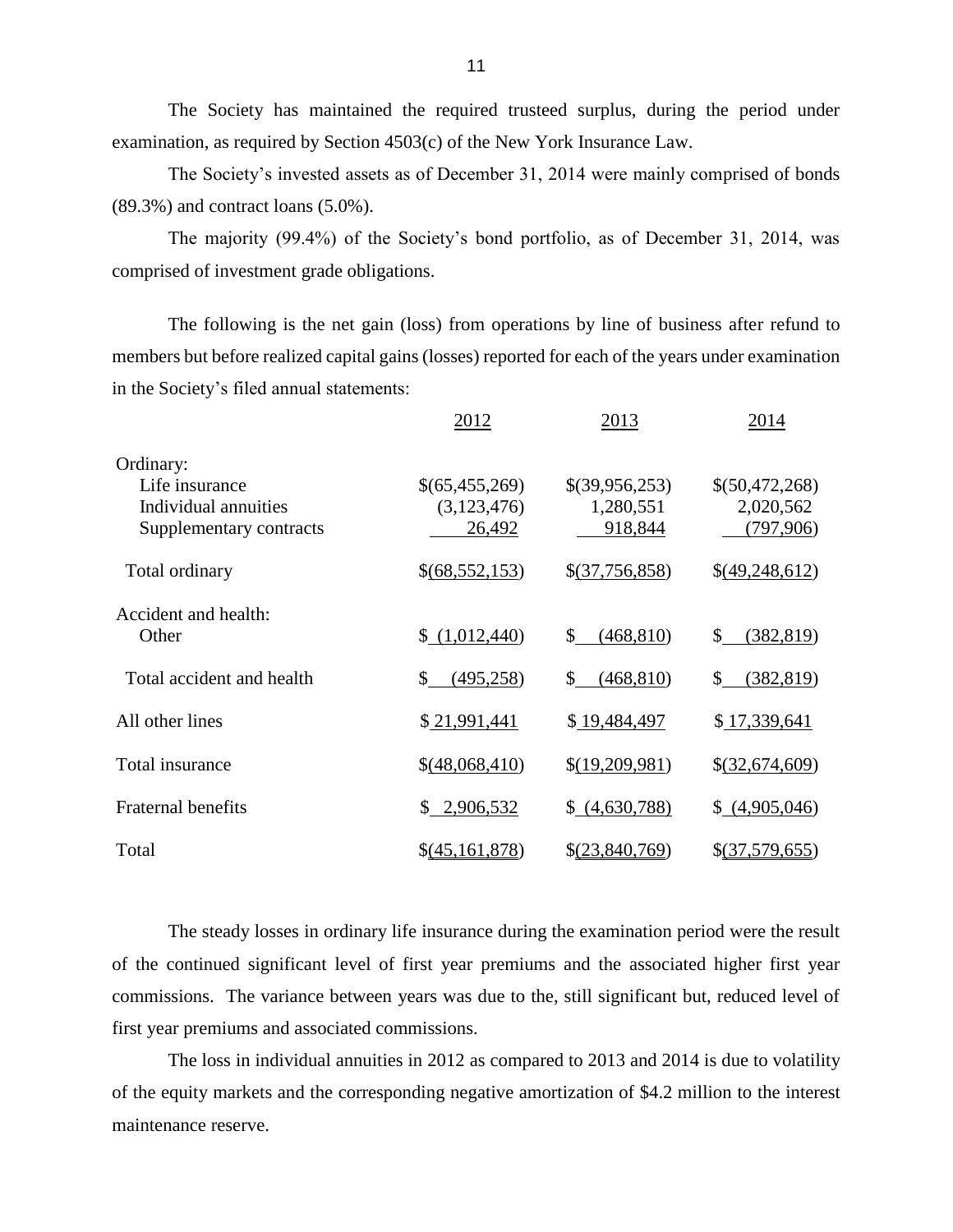The net income of \$2.9 million in 2012 for fraternal benefits was due to due to a reserve release of \$7 million based on a methodology change and a review of claims experience for Young Family Member Benefits.

 The losses in fraternal benefits in 2013 and 2014 were the result of fraternal benefits expenditures that exceeded investment income for the line of business. The Fraternal operations fund the Society's member benefits and volunteer events. The main source of revenue for fraternal operations is investment income.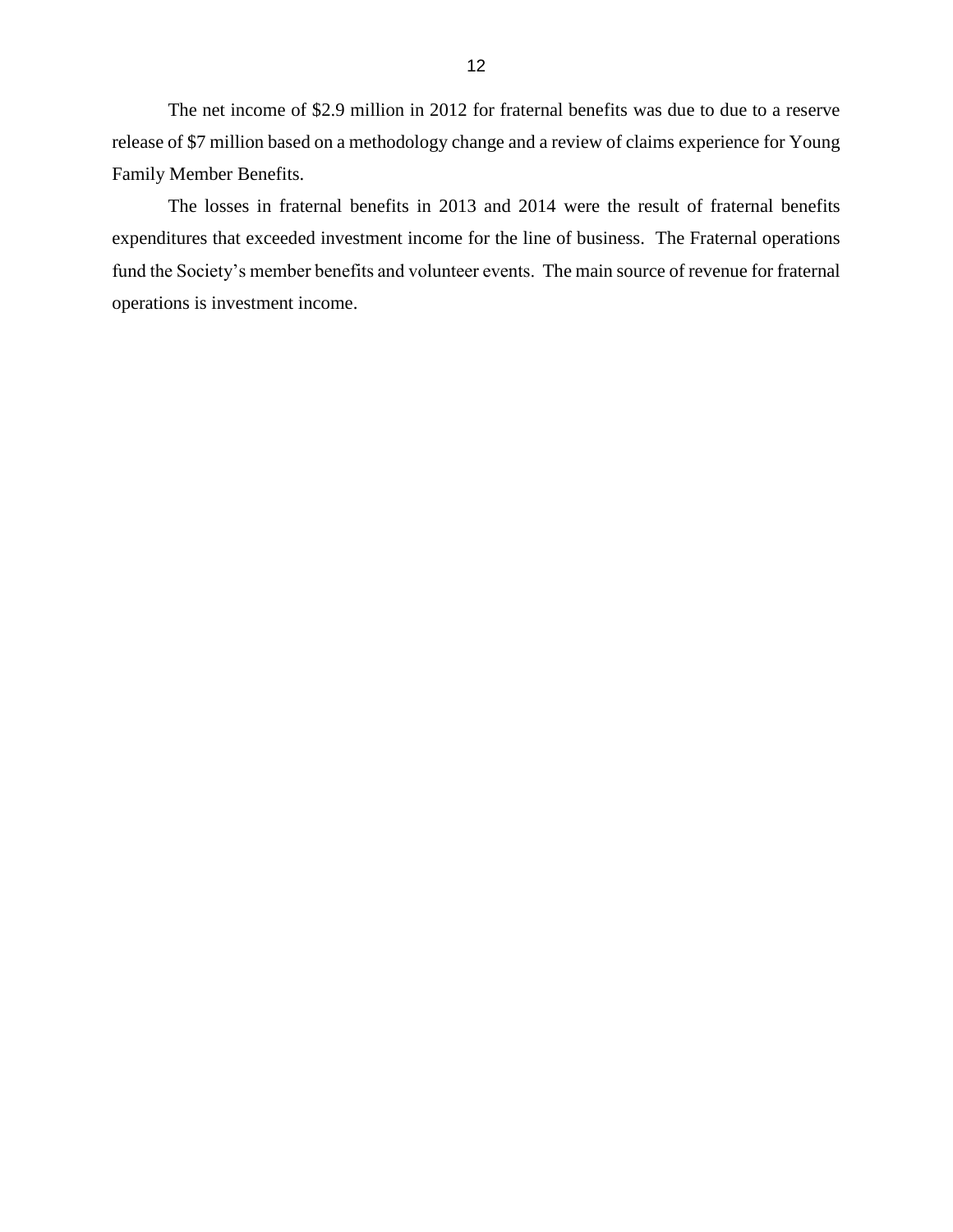#### 6. FINANCIAL STATEMENTS

 December 31, 2014, as contained in the Society's 2014 filed annual statement, a condensed summary of operations and a reconciliation of the capital and surplus account for each of the years under review. The examiner's review of a sample of transactions did not reveal any differences The following statements show the assets, liabilities, capital and surplus as of which materially affected the Society's financial condition as presented in its financial statements contained in the December 31, 2014 filed annual statement.

#### A. Independent Accountants

basis statements of financial position of the Society as of December  $31<sup>st</sup>$  of each year in the The firm of KPMG was retained by the Society to audit the Society's combined statutory examination period, and the related statutory-basis statements of operations, surplus, and cash flows for the year then ended.

 KPMG concluded that the statutory financial statements presented fairly, in all material respects, the financial position of the Society at the respective audit dates. Balances reported in these audited financial statements were reconciled to the corresponding years' annual statements with no discrepancies noted.

#### B. Net Admitted Assets

| <b>Bonds</b>                                                          | \$2,488,944,752 |
|-----------------------------------------------------------------------|-----------------|
| Common stocks                                                         | 70,350,255      |
| Mortgage loans on real estate: First liens                            | 651,633         |
| Cash, cash equivalents and short term investments                     | 67,812,524      |
| Contract loans                                                        | 139,959,835     |
| Other invested assets                                                 | 19,951,443      |
| Receivable for securities                                             | 37,659          |
| Investment income due and accrued                                     | 28,244,956      |
| Premiums and considerations:                                          |                 |
| Uncollected premiums and agents' balances in the course of collection | 300,410         |
| Deferred premiums, agents' balances and installments booked but       |                 |
| deferred and not yet due                                              | 82,674,727      |
| Amounts recoverable from reinsurers                                   | 12,840,457      |
| <b>Sundry Suspense</b>                                                | 15,281          |
| Total admitted assets                                                 | \$2,911,783,932 |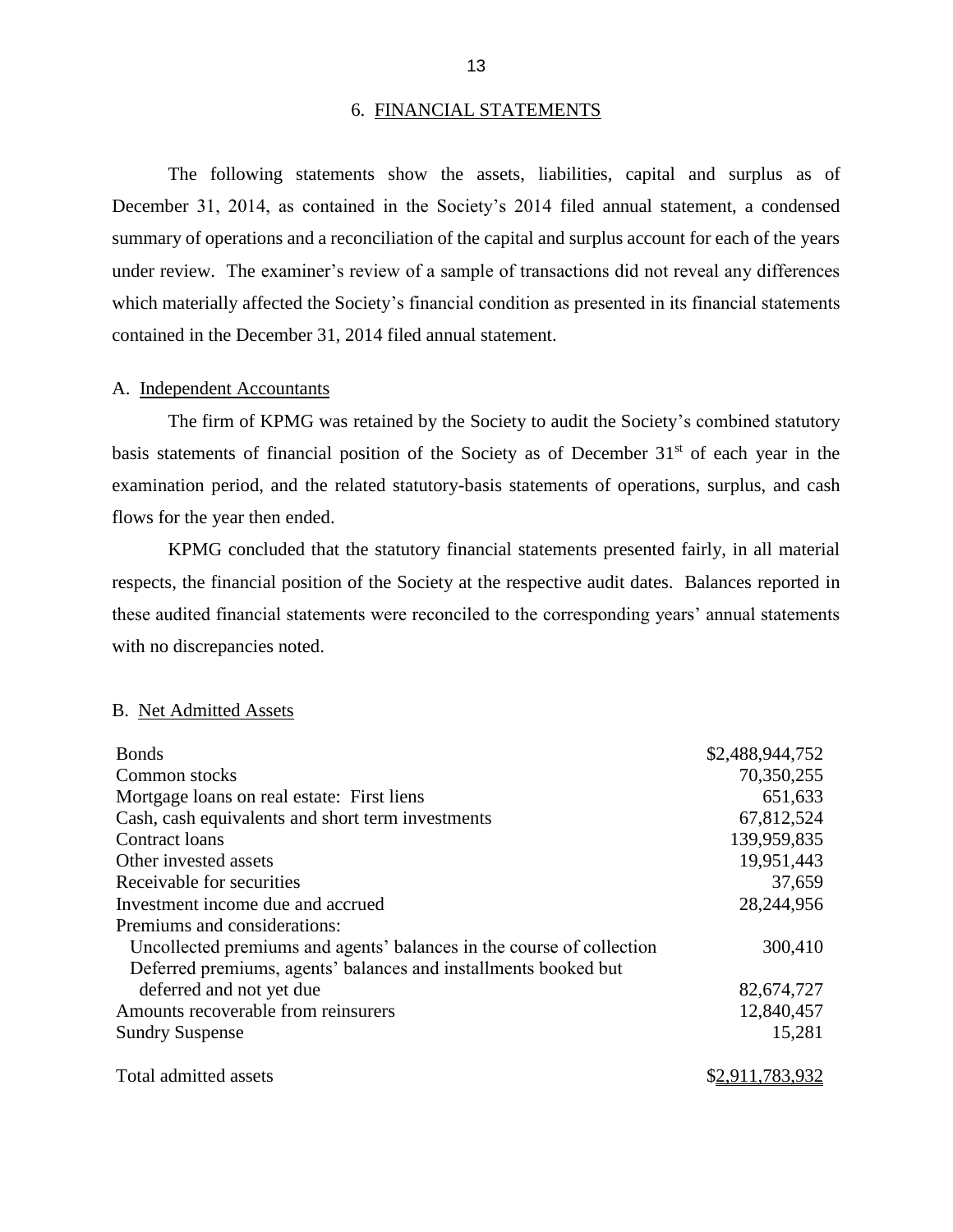## C. Liabilities, Surplus and Other Funds

| Aggregate reserve for life contracts                                 | \$2,409,394,201  |
|----------------------------------------------------------------------|------------------|
| Aggregate reserve for accident and health contracts                  | 2,950,258        |
| Liability for deposit-type contracts                                 | 15,720,586       |
| Contract claims:                                                     |                  |
| Life                                                                 | 74,384,794       |
| Accident and health                                                  | 2,737            |
| Refunds due and unpaid                                               | 13,496           |
| Provision for policyholders' dividends and coupons payable in        |                  |
| following calendar year – estimated amounts:                         |                  |
| Dividends apportioned for payment                                    | 23,226,249       |
| Premiums and annuity considerations for life and accident and health |                  |
| contracts received in advance                                        | 941,444          |
| Contract liabilities not included elsewhere:                         |                  |
| Interest maintenance reserve                                         | 204,260,516      |
| Commissions to fieldworkers due or accrued                           | 1,173,394        |
| General expenses due or accrued                                      | 2,944,061        |
| Amounts withheld or retained by Society as agent or trustee          | 311,620          |
| Remittances and items not allocated                                  | 6,315,636        |
| Liability for benefits for employees and fieldworkers                |                  |
| if not included above                                                | 8,551,499        |
| Asset valuation reserve                                              | 21,398,851       |
| Reserve for fraternal benefits approved                              | 18,439,645       |
| Interbranch payables                                                 | 10,189,406       |
| Miscellaneous liabilities                                            | 1,757,980        |
| <b>Benevolent Fund</b>                                               | 1,910,741        |
| Other liability reinsurance                                          | 1,269,873        |
| Interest on certificate claims                                       | 185,000          |
| <b>Total liabilities</b>                                             | \$2,805,341,987  |
| Reserve for future fraternal benefits                                | \$<br>11,000,000 |
| Special Reserve re: Arkansas                                         | 300,000          |
| Unassigned funds (surplus)                                           | 95,141,945       |
| Total surplus and other funds                                        | \$106,441,945    |
| Total liabilities, surplus and other funds                           | \$2,911,783,932  |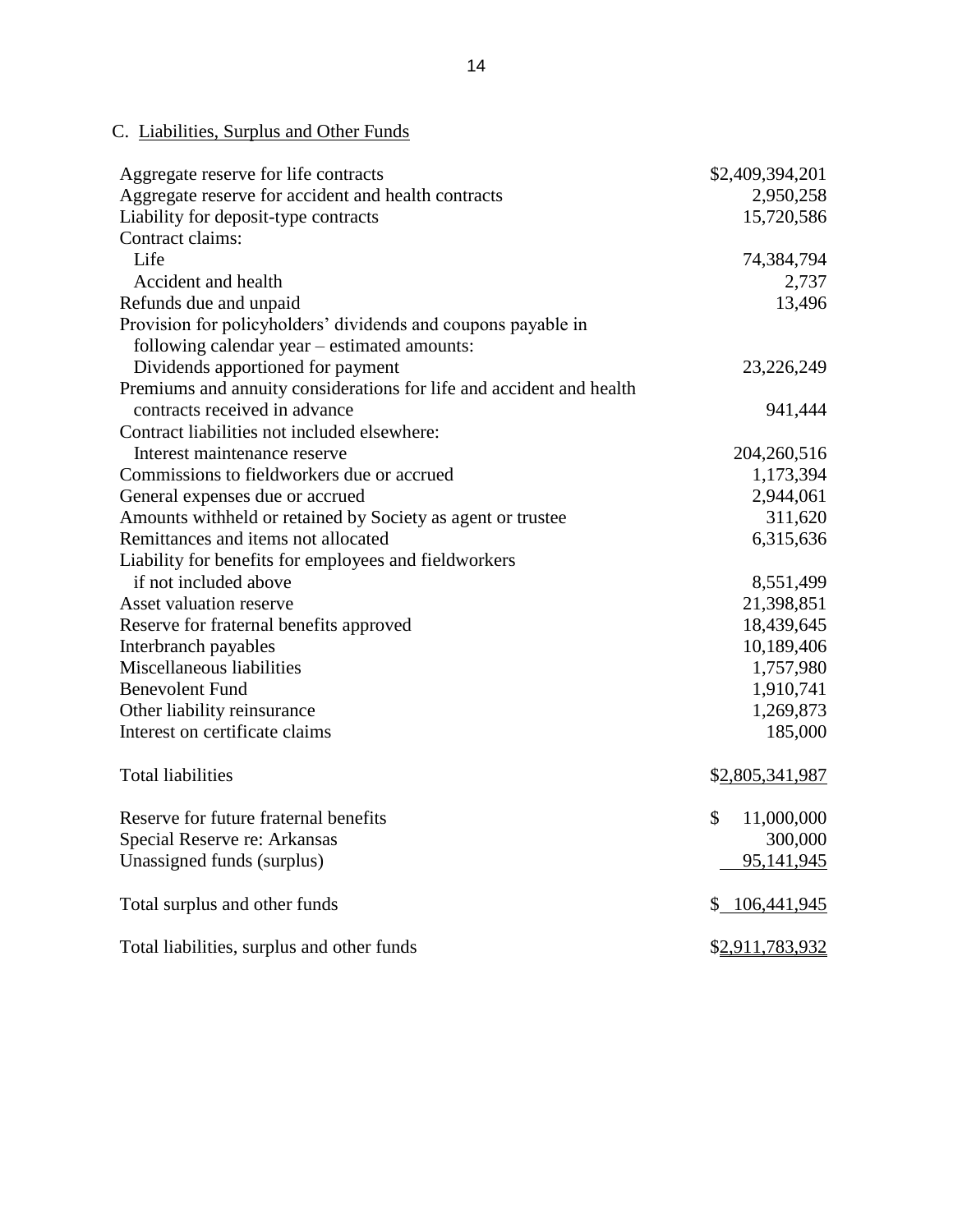#### D. Condensed Summary of Operations

|                                             | 2012            | 2013              | 2014              |
|---------------------------------------------|-----------------|-------------------|-------------------|
| Premiums and considerations                 | \$301,335,988   | \$327,627,542     | \$354,931,206     |
| Investment income                           | 127,674,901     | 126, 148, 228     | 125,554,149       |
| Commissions and reserve adjustments         |                 |                   |                   |
| on reinsurance ceded                        | 12,327,207      | 10,535,607        | 9,682,167         |
| Miscellaneous income                        | (365, 193)      | (454,050)         | (158, 892)        |
| Total income                                | \$440,972,903   | \$463,857,327     | \$490,008,630     |
| Benefit payments                            | \$207,249,025   | \$224,498,479     | \$252,335,456     |
| Increase in reserves                        | 25,969,086      | 39,489,116        | 50,024,352        |
| Commissions                                 | 125,894,435     | 105,570,112       | 102,047,299       |
| General expenses and taxes                  | 112,341,938     | 96,716,501        | 101,109,135       |
| Decrease in reserves for fraternal benefits |                 |                   |                   |
| approved                                    | (6,955,418)     | (99,211)          | (265, 758)        |
| <b>Total deductions</b>                     | \$464,999,066   | \$466,174,997     | \$505,250,484     |
| Net gain (loss)                             | (24,026,163)    | (2,371,670)<br>\$ | \$(15,241,854)    |
| Refunds to members                          | 20,640,457      | 21,054,289        | 21,954,982        |
| Net realized capital gains (losses)         | 6,155,691       | 8,549,846         | 8,423,472         |
| Net income                                  | \$ (38,510,929) | \$ (14,822,113)   | \$ (28, 773, 364) |

 underwriting system; 2) implementation of an electronic imaging system; and 3) consolidation and elimination of duplicate functions within the North American insurance operations processes. The decrease in general expenses in 2013 as compared to 2012 is primarily due to process efficiencies implemented to lower unit costs, such as: 1) the implementation of a new business

 of 1) a \$30.1 million increase in reserves due to continued growth in in-force business; 2) a \$2.9 million increase in agent compensation due to higher renewal commissions on growing in-force business; and 3) a \$2.9 million increase in benefit payments due to continued growth in the in-The \$38.5 million in net loss for the year ending December 31, 2012 was primarily a result force business.

 The \$21.7 million decrease in net loss for the year ending December 31, 2013, compared to the previous year was primarily a result of 1) a \$26.3 million increase in premiums and annuity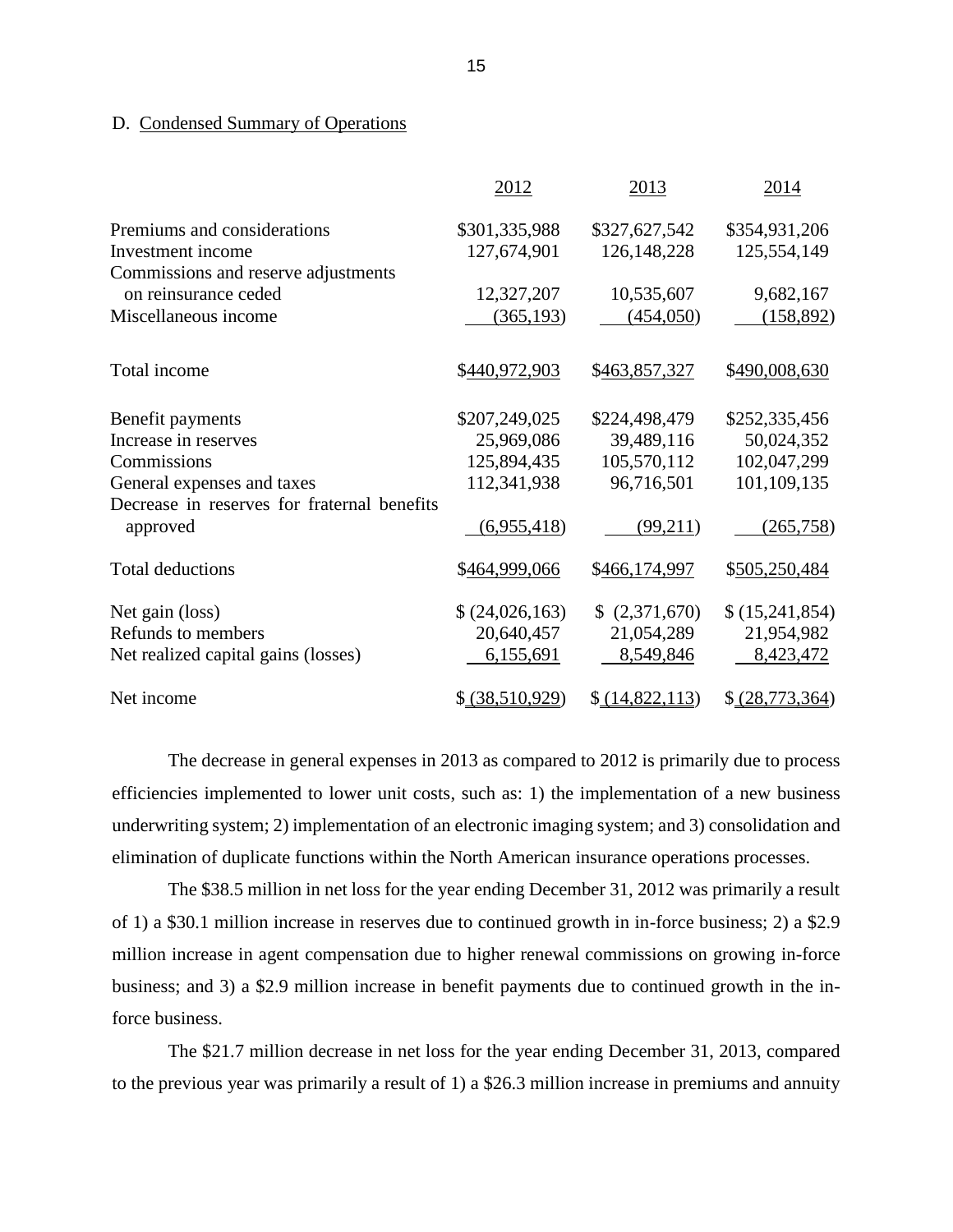considerations; 2) a \$20.3 million decrease in commissions on premiums due to lower commissions on first year premiums; and 3) a \$15.6 million decrease in general insurance expenses primarily due to process efficiencies implemented in the last several years to lower unit costs. Offsetting these were 1) a \$1.8 million decrease in commissions and reserve adjustments on in-force business; 3) a \$13.5 million increase in reserves due to a higher in-force block of business; increased surrender activities, and increased reserve credit taken for term business; and 4) a \$6.8 million reduction in the decrease in reserves for fraternal benefits approved due to a review of reinsurance ceded; 2) a \$17.2 million increase in benefit payments due to continued growth in the claims experience.

 The \$12.9 million increase in net loss for the year ending December 31, 2014 compared to the previous year was primarily a result of 1) a \$27.9 million increase in benefit payments due to continued growth in in-force business; 2) a \$10.6 million increase in reserves due to changes in in- force business; and 3) a \$4.4 million increase in general insurance expenses due to additional costs associated with the increase in sales volume. Offsetting these were a \$27.3 million increase in premiums and annuity considerations and a \$3.5 million decrease in commissions on premiums due to lower commissions on first year premiums.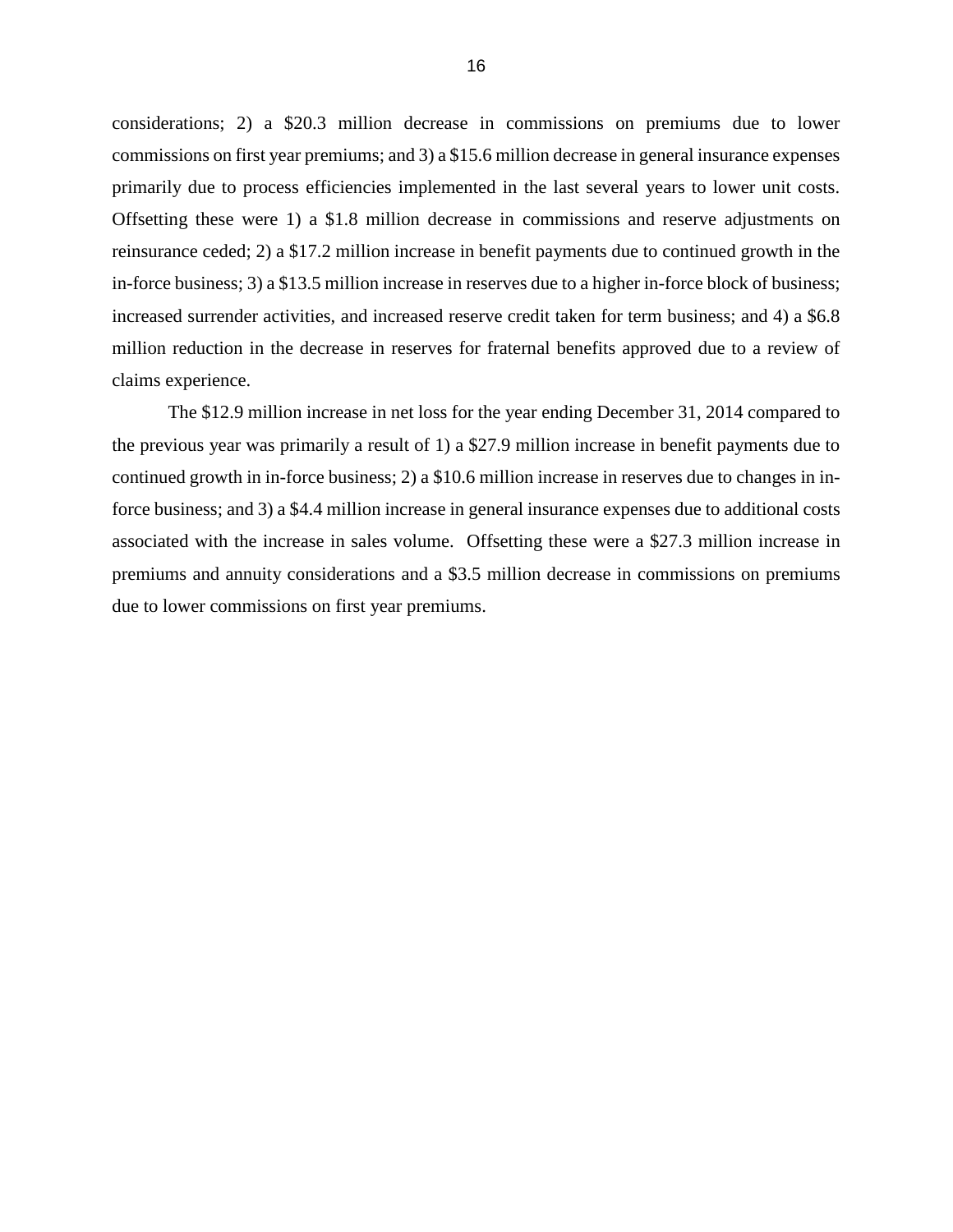#### E. Surplus Account

|                                                         | 2012            | 2013            | 2014            |
|---------------------------------------------------------|-----------------|-----------------|-----------------|
| Surplus, December 31, prior year                        | \$159,061,355   | \$145,524,728   | \$124,022,621   |
| Net income<br>Change in net unrealized capital          | \$ (38,510,929) | \$(14,822,113)  | \$ (28,773,364) |
| gains (losses)                                          | 9,148,879       | (4,369,219)     | 4,785,950       |
| Change in non-admitted assets                           | 12,373,827      | (2,481,586)     | 5,908,428       |
| Change in asset valuation reserve                       | 2,404,694       | 170,811         | 498,310         |
| Aggregate write ins for gains and losses<br>in surplus: |                 |                 |                 |
| Surplus contributions from parent                       | 1,047,105       | 0               | 0               |
| Sundry                                                  | (203)           |                 |                 |
| Net change in surplus for the year                      | \$(13,536,627)  | \$ (21,502,107) | \$(17,580,676)  |
| Surplus, December 31, current year                      | \$145,524,728   | \$124,022,621   | \$106,441,945   |

### F. Actuarial Review

 The Department conducted a review of reserves as of December 31, 2014. During prior examinations it was noted that the company's excessive expenses were leading to net losses and rapidly decreasing surplus. Due to concerns with potentially excessive expenses the Society continues to provide a quarterly expense and surplus tracking report to document their expense overrun. Since the last exam the Society has made several efforts to reduce expenses and should continue to do so in the future. In addition, the company continues to monitor emerging mortality experience and has recently re-priced their plan right product.

 The examiner recommends that the Society continue to make efforts to reduce expenses and continue to provide quarterly reports to the Department so that progress in managing their expense overrun may be monitored.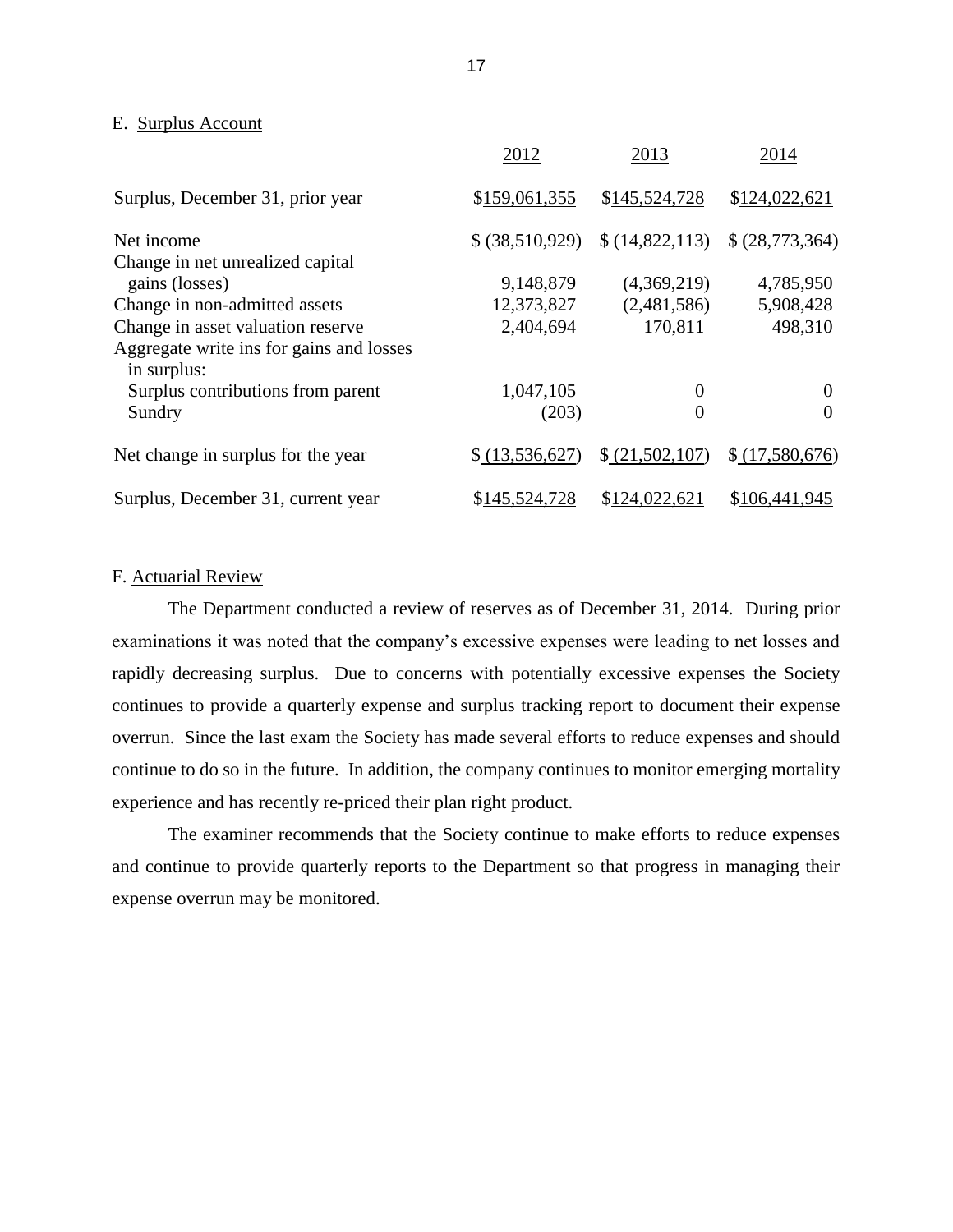#### 7. MARKET CONDUCT ACTIVITIES

<span id="page-20-0"></span> affecting policyholders, claimants, and beneficiaries to determine compliance with applicable The examiner reviewed various elements of the Society's market conduct activities statutes and regulations and the operating rules of the Society.

#### A. Advertising and Sales Activities

 of the agency force including trade practices, solicitation and the replacement of insurance policies. The examiner reviewed a sample of the Society's advertising files and the sales activities

1. Section 51.6(b) of Department Regulation No. 60 states, in part:

 "Where a replacement has occurred or is likely to occur, the insurer replacing the life insurance policy or annuity contract shall . . .

 (4) Within ten days of receipt of the application furnish to the insurer whose coverage is being replaced a copy of any proposal, including the sales material used in the sale of the proposed life insurance policy or annuity contract, and the completed "Disclosure Statement;" . . .

 (6) Where the required forms are received with the application and found to be in compliance with this Part, maintain copies of: any proposal, including the sales material used in the sale of the proposed life insurance policy or annuity contract; proof of receipt by the applicant of the *"IMPORTANT* Notice Regarding Replacement or Change of Life Insurance Policies or Annuity Contracts;" the signed and completed "Disclosure Statement;" and the notification of replacement to the insurer whose life insurance policy or annuity contract is to be replaced indexed by agent and broker, for six calendar years or until after the filing of the report on examination in which the transaction was subject to review by the appropriate insurance official of its state of domicile, whichever is later;

 (7) Where the required forms are not received with the application, or if the forms the date of receipt of the application either have any deficiencies corrected or reject do not meet the requirements of this Part or are not accurate, within ten days from the application and so notify the applicant of such rejection and the reason therefor

 (9) In the event the life insurance policy or annuity contract issued differs from the life insurance policy or annuity contract applied for, ensure that the requirements of this Part are met with respect to the information relating to the life insurance policy or annuity contract as issued, including but not limited to the revised "Disclosure Statement," any revised or additional sales material used and . . . acknowledgement by the applicant of receipt of such revised material."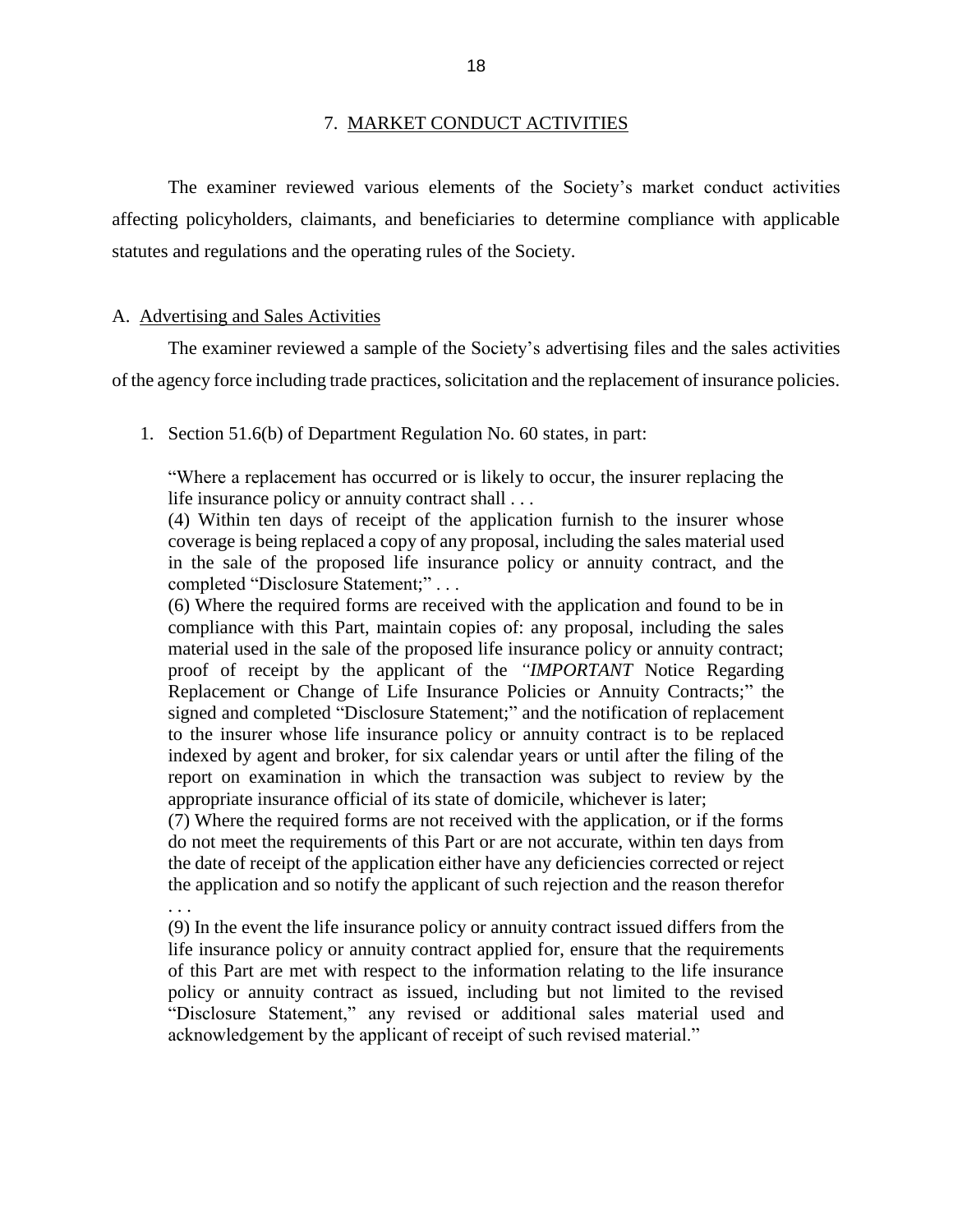Section 51.6(e) of Department Regulation No. 60 states in part:

 ". . . the insurer replacing the life insurance policy . . . shall establish and implement procedures to ensure compliance with the requirements of this Part . . . Such insurers shall also designate a principal officer specifically responsible for the of the designated principal officer . . . Any changes in these procedures or the designated principal officer shall be furnished to the Superintendent within thirty monitoring and enforcement of these procedures. All insurers covered under this Part shall furnish the Superintendent with these procedures and the name and title days of such change."

 In seven out of the 30 (23%) life insurance external policy replacements reviewed, the Society failed to provide proof that the insurer whose coverage was being replaced was furnished with a copy of any proposal, including the sales material used in the sale of the proposed life insurance policy, and the completed Disclosure Statement (four instances) or provide the documentation within 10 days of receipt of the completed application (three instances).

 The Society violated Section 51.6(b)(4) of Department Regulation No. 60 by either failing to provide proof that the insurer whose coverage was being replaced was furnished with a copy of any proposal, including the sales material used in the sale of the proposed life insurance policy, and the completed Disclosure Statement, or failing to provide such information within 10 days of receipt of the application.

 In six out of the 35 (17.14%) life insurance external and internal policy replacements reviewed, the Society failed to maintain complete copies of replacement files as follows:

- In four instances, the replacement file did not contain the authorization to release policy information.
- In one instance, the replacement file did not contain the sales material used in the sale of the proposed life insurance contract.
- In two instances, the replacement file did not contain the signed and completed disclosure statements.
- In one instance, the examiner could not locate the Important Notice Regarding Replacement of Life Insurance ("Important Notice")

 For one of the aforementioned policy replacements, the authorization form, disclosure statement and the Important Notice was missing.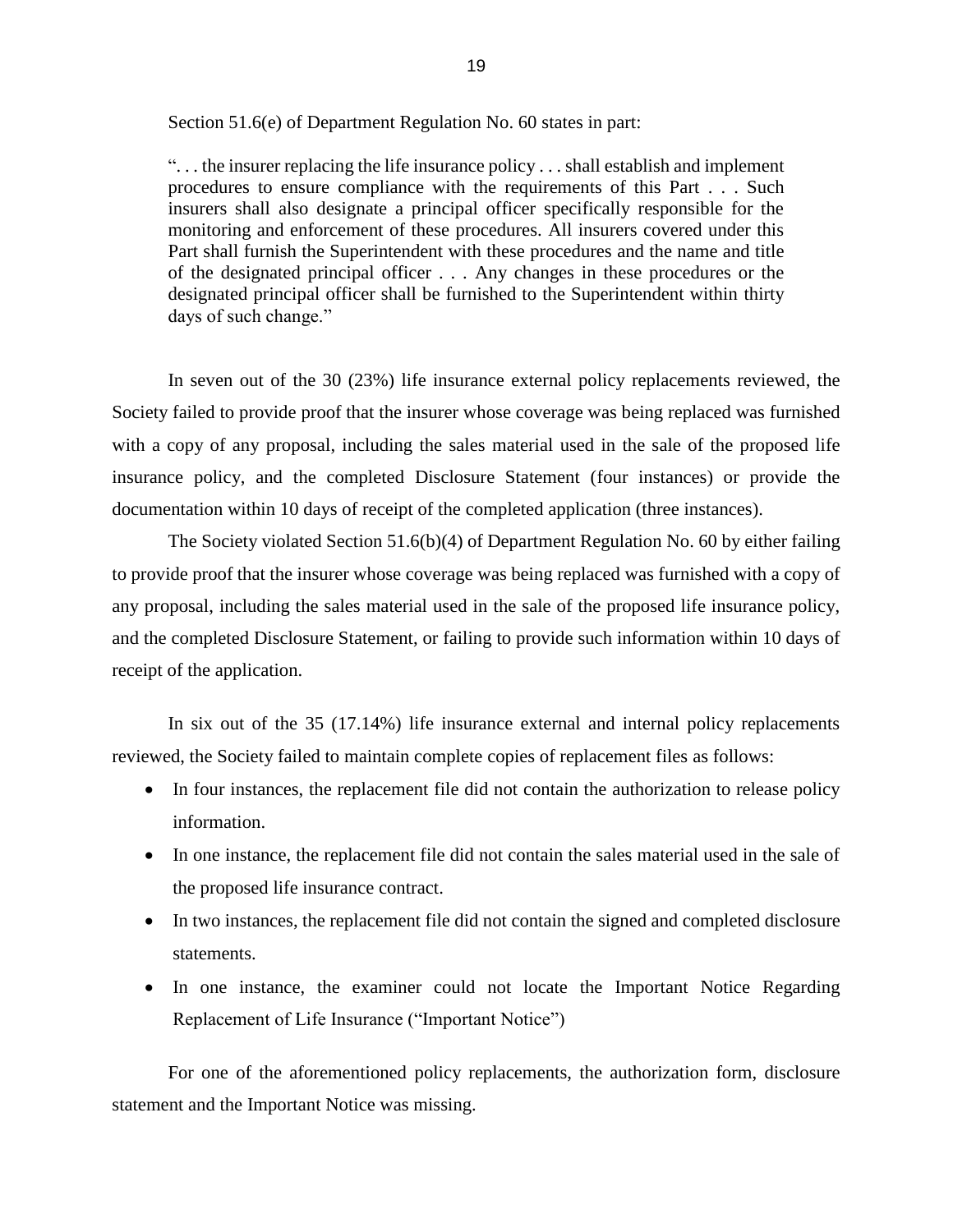insurance policy, the Important Notice Regarding Replacement, and signed and completed The Society violated Section 51.6(b)(6) of Department Regulation No. 60 by failing to maintain copies of: any proposal, including the sales material used in the sale of the proposed life Disclosure Statements.

 In three of the 30 (10%) life insurance external policy replacements reviewed, the Society failed to, within 10 days from the date of receipt of the application, either have the deficiencies corrected or reject the application and so notify the applicant of such rejection and the reason for such rejection.

 The Society violated Section 51.6(b)(7) of Department Regulation No. 60 by failing to, within 10 days from the date of receipt of the application, either have the deficiencies corrected or reject the application and so notify the applicant of such rejection and the reason therefore.

 In three of the 30 (10%) life insurance external policy replacements reviewed, the Society failed to issue a revised Disclosure Statement in cases where the policy issued differed from the policy applied for.

 The Society violated Section 51.6(b)(9) of Department Regulation No. 60 by failing to issue a revised Disclosure Statement in cases where the policy issued differed from the policy applied for.

 On December 18, 2013, Paula DiMascolo replaced Lesley Patterson as the Principal Officer responsible for monitoring and enforcement of Department Regulation No. 60 procedures. However, the Society failed to notify Superintendent of the change in the designated principal officer within 30 days of such change.

 The Society violated Section 51.6(e) of the Department Regulation No. 60 by failing to notify the Superintendent of the change in the designated principal officer within 30 days of such change.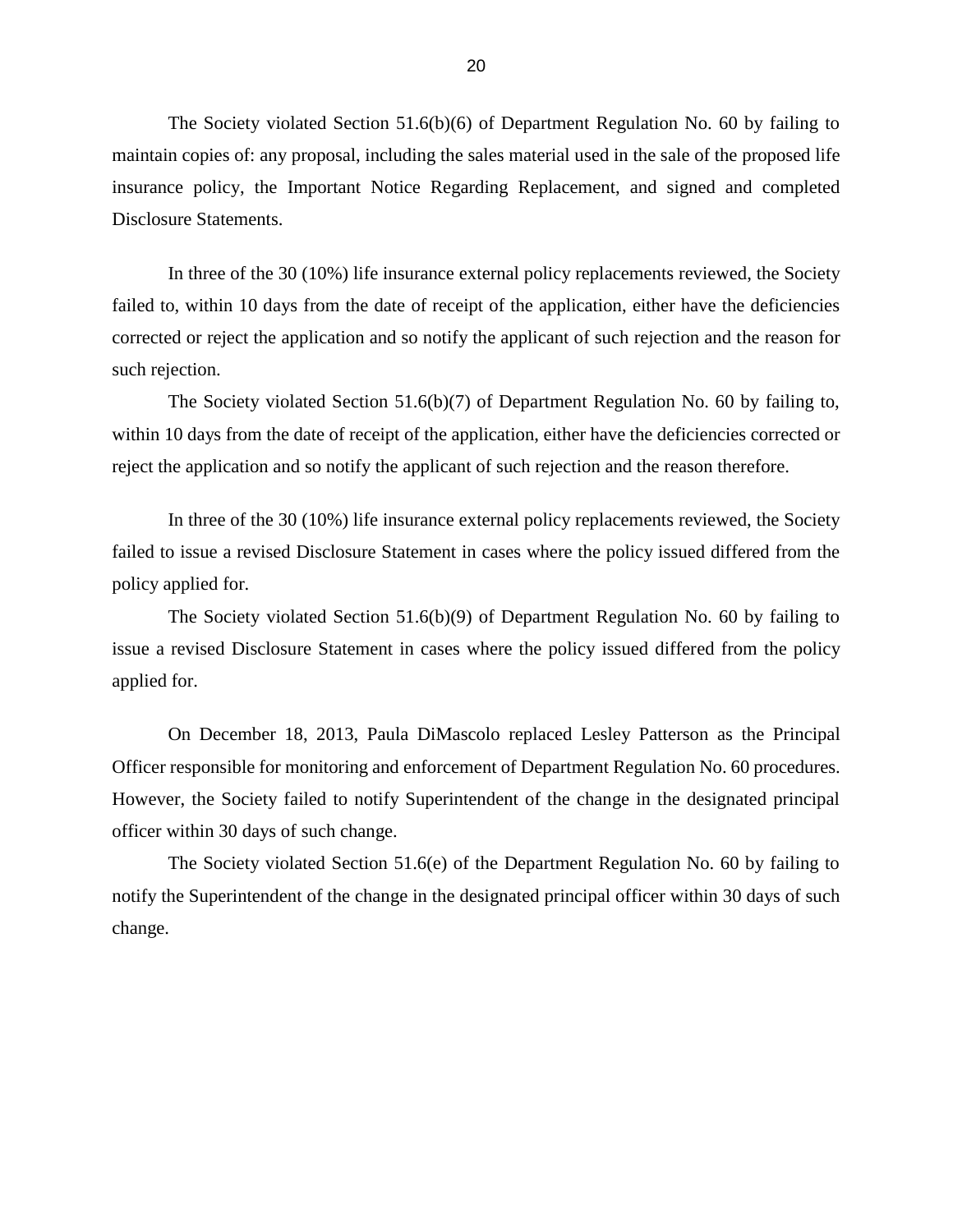#### <span id="page-23-0"></span>2. Section 2112(d) of the New York Insurance Law states, in part:

 "Every . . . fraternal benefit society . . . doing business in this state shall, upon section of any insurance agent licensed in this state, or upon termination for cause other insurance business relationship with any insurance producer, file with the superintendent within thirty days a statement, in such form as the superintendent may prescribe, of the facts relative to such termination for cause. The . . . fraternal benefit society . . . shall provide, within fifteen days after notification has been sent to the superintendent, a copy of the statement filed with the superintendent to the receipt requested, postage prepaid or by overnight delivery using a nationally recognized carrier . . . " termination of the certificate of appointment as set forth in subsection (a) of this for activities as set forth in subsection (a) of section two thousand one hundred ten of this article, of the certificate of appointment, of employment, of a contract or insurance producer at his, or her, or its last known address by certified mail, return

 The examiner reviewed all eight producers that were terminated for cause during the examination period under review. The review indicated that, for all eight terminations reviewed, the Society failed to file with the superintendent within 30 days a statement, of the facts relative to such termination for cause.

 superintendent, a copy of the statement filed with the superintendent to all eight producers at their last known address by certified mail, return receipt requested, postage prepaid or by overnight Additionally, the Society failed to provide, within 15 days after notification was sent to the delivery.

 The Society violated Section 2112(d) of the New York Insurance Law when it failed to file with the superintendent within 30 days a statement, in such form as the superintendent may prescribe, of the facts relative to such termination for cause, and when it failed to provide, within 15 days after notification has been sent to the superintendent, a copy of the statement filed with the superintendent to all eight producers at their last known address by certified mail, return receipt requested, postage prepaid or by overnight delivery.

#### B. Underwriting and Policy Forms

The examiner reviewed a sample of new underwriting files, both issued and declined, and the applicable policy forms.

Based upon the sample reviewed, no significant findings were noted.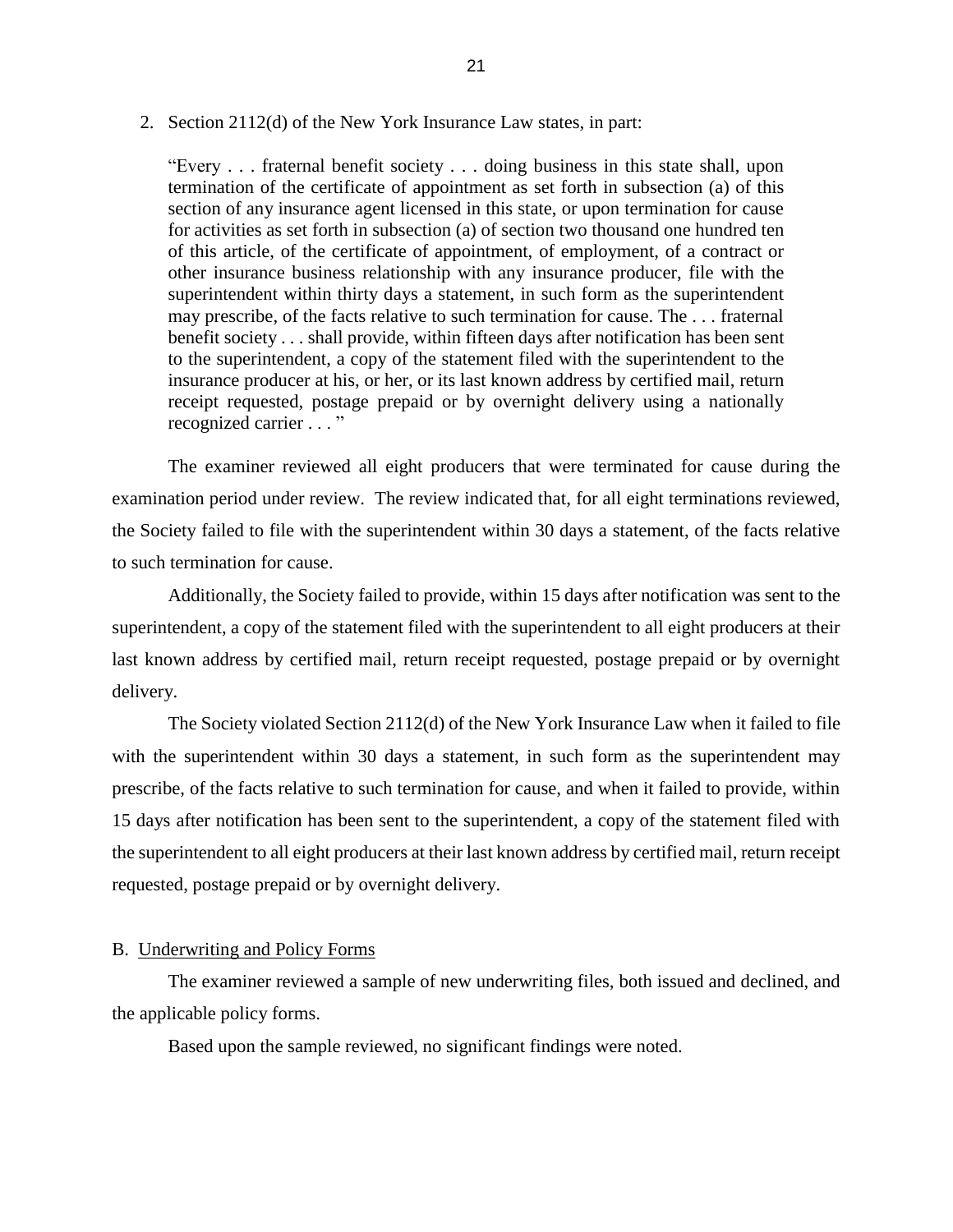#### <span id="page-24-0"></span>C. Treatment of Policyholders

 lapses. The examiner also reviewed the various controls involved, checked the accuracy of the The examiner reviewed a sample of various types of claims, surrenders, changes and computations and traced the accounting data to the books of account.

### 1. Section 86.4(d) of Department Regulation No. 95 states, in part:

 "Location of warning statements and type size. The warning statements required by subdivisions (a), (b) and (e) of this section shall be placed immediately above the space provided for the signature of the person executing the application or claim form  $\dots$  "

 A review of the Society's life and annuity claim forms utilized during the examination period revealed that the fraud warning statement was not placed immediately above the space provided for the signature of the person executing the claim form.

 The Society violated Section 86.4(d) of Department Regulation No. 95 by failing to place the fraud warning statement on its claim form immediately above the space provided for the signature of the person executing the claim statement.

2. Section 3227 of the New York Insurance Law states in part:

"(a) Interest  $\ldots$  shall be payable by fraternal benefit societies  $\ldots$  upon: (1) the value of policies surrendered by policyholders for cash values, including the rollover of annuity funds to other entities, and (2) the funds disbursed as policy loans. Such interest payment shall be added to and be a part of the total sum paid or be paid separately at the option of the insurer.

 (b) The interest calculated on amounts described in paragraphs one and two of subsection (a) hereof shall be calculated from the date the documentation necessary to complete the transaction is received by the insurer and shall be payable if the funds are not mailed or delivered by the insurer within ten working days of said receipt.

 is at least twenty-five dollars or if the payment of benefits by the insurer has been deferred pursuant to other provisions of this chapter . . . "(c) No interest need be payable pursuant to this section unless the of such interest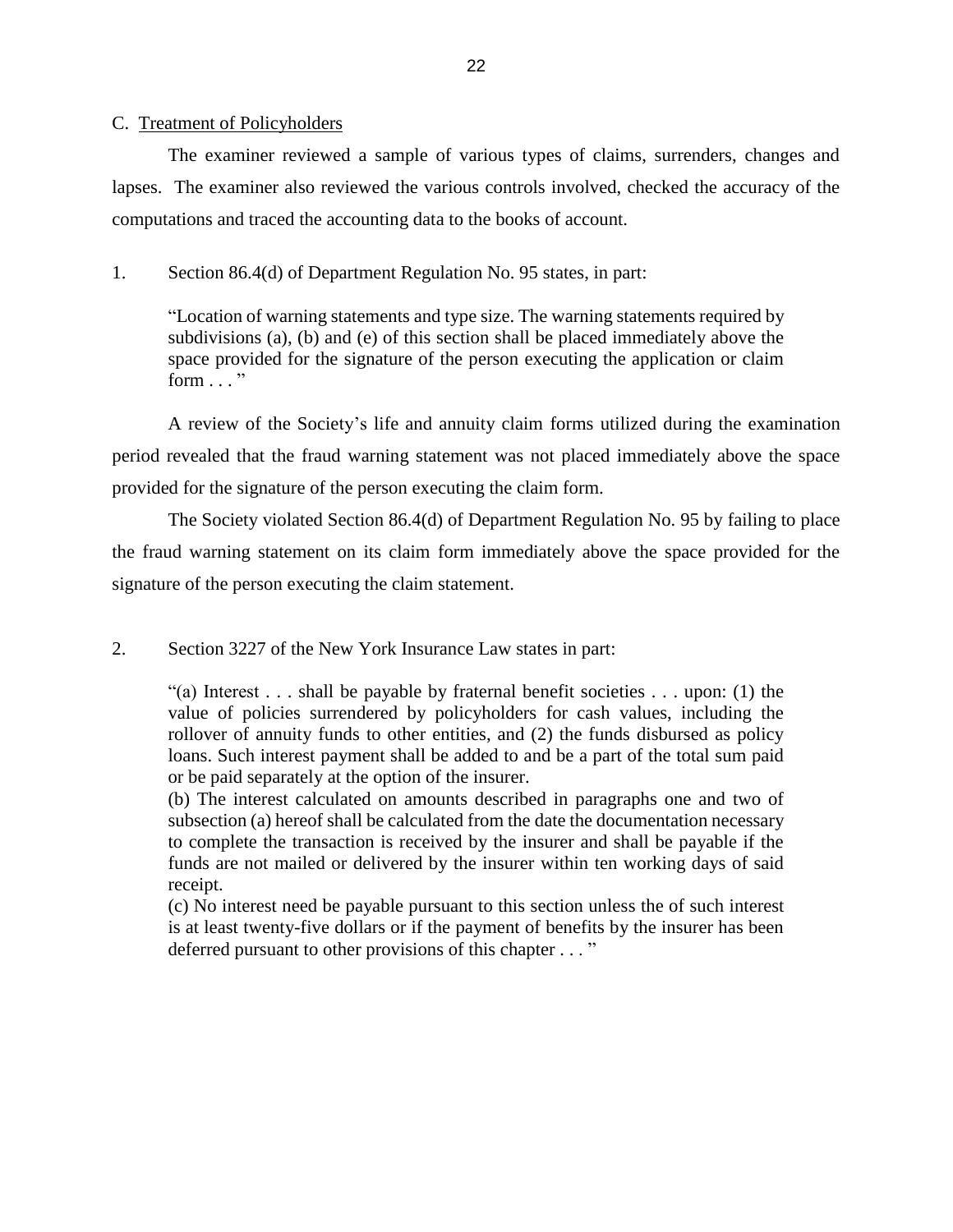The examiner reviewed a sample of 42 policy loans and 22 surrendered policies. The policy files reviewed indicated that the Company failed to pay interest in all three cases (one policy loan 3227(c) of the New York Insurance Law. and two surrendered policies), where interest was required to be paid in accordance with Section

 As a result, the examiner requested that the Society perform a study of all policy loans and surrendered policies paid during the examination period to determine whether any additional policy loans or surrendered policies required the payment of interest. Based on the study performed, the Society identified two additional surrendered policies that required the payment of interest, bringing the total to four surrendered policies and one policy loan in which the Society failed to pay interest in accordance with Section 3227(c) of the New York Insurance Law.

 The Society violated Section 3227(c) of the New York Insurance Law by failing to pay the required interest on funds disbursed as policy loans and surrendered policies.

 $\overline{3}$ . Society's whole life policy forms, namely, PlanRight (WL PRG-NY01-2012, WL PRL-NY01- During a review of surrendered policies and policy loans, it was determined that the 2012 and WL PRM-NY01-2012), Advantage Plus (WL-NY01-2013) and Single Premium Whole Life (WL-SPREM-NY01-2014) contain the following provision:

 ". . . Interest will be paid on any cash value not mailed within 10 days after we receive the required documentation . . . Interest will be paid on any loan not mailed within 10 days after we receive the required documentation . . . "

 The review indicated that the Society failed to pay interest on any surrender or policy loan filed policy forms. transaction not mailed within 10 days after receipt of the required documentation as stated in its

 When brought to the Society's attention, the Society performed a study to determine the number of cash value or policy loan transactions that required the payment of interest, and subsequently made the necessary payments of interest to the affected policyholders.

 The examiner recommends that going forward the Society pays interest on any loan and any cash value not mailed within 10 days, in accordance with the policy provision contained in the policies sold to insureds.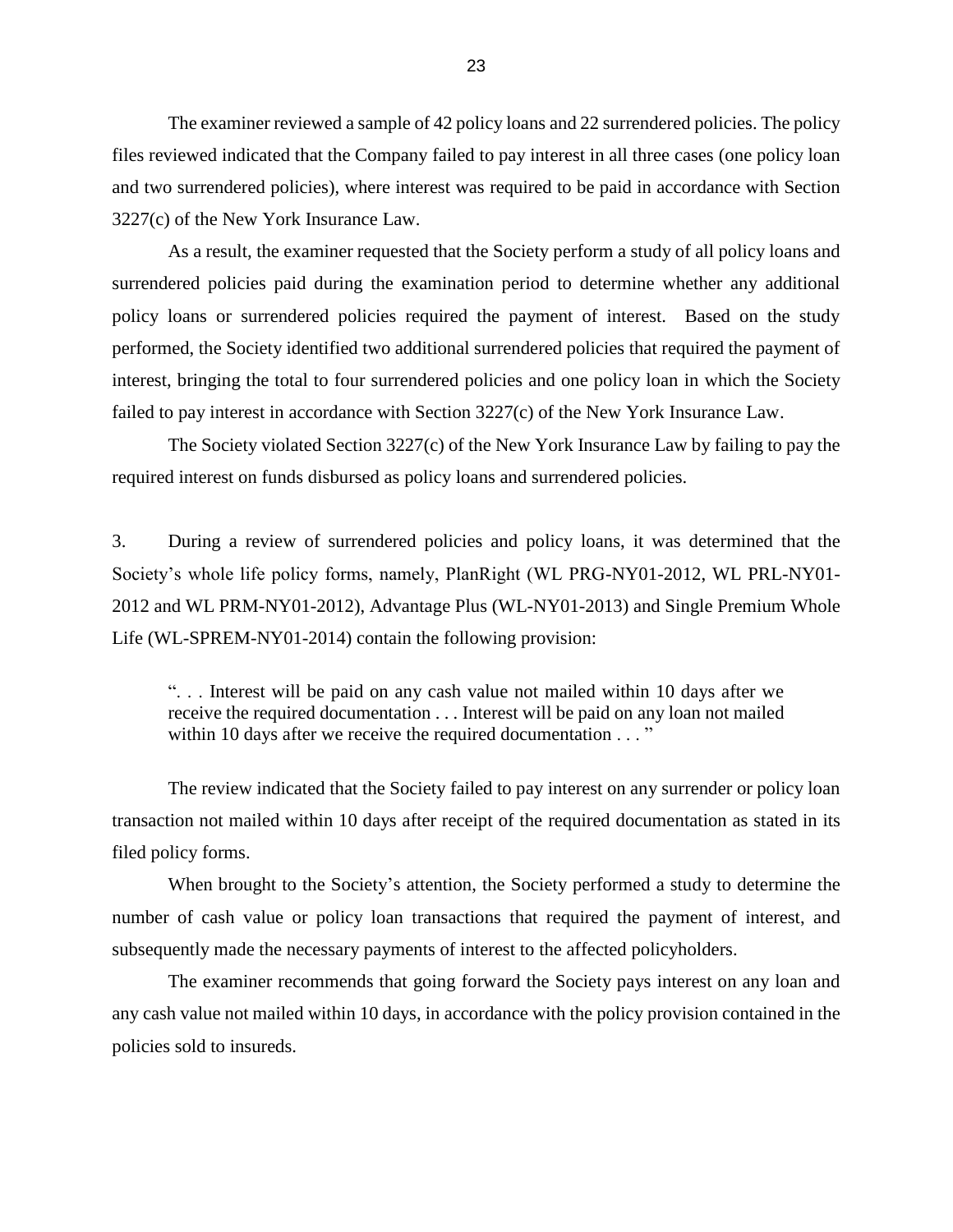#### 8. PRIOR REPORT SUMMARY AND CONCLUSIONS

<span id="page-26-0"></span> Following is the recommendation and violation contained in the prior report on examination and the subsequent actions taken by the Society in response to each citation:

#### Item Description

 A The Department recommended that the Society continue to provide quarterly reports to the Department so that progress in managing their expense overrun may be monitored.

> The examination indicated that the Society continues to provide quarterly reports to the Department so that progress in managing their expense overrun may be monitored.

 B The Society violated Section 86.4 of Department Regulation No. 95 by using claim forms that did not contain the required fraud warning statement and by not submitting an alternate fraud warning statement to the Insurance Frauds Bureau for prior approval.

> The examination revealed that the claim forms used during the examination period contained the required fraud warning statement as required by Section Department Regulation No. 95. However, the Society failed to place the fraud warning statement on its claim form immediately above the space provided for the signature of the person executing the claim statement as required by Section 86.4(d) of Department Regulation No. 95. (See item 7C of this report) 403(d) of the New York Insurance Law and Sections 86.4(a) and (e) of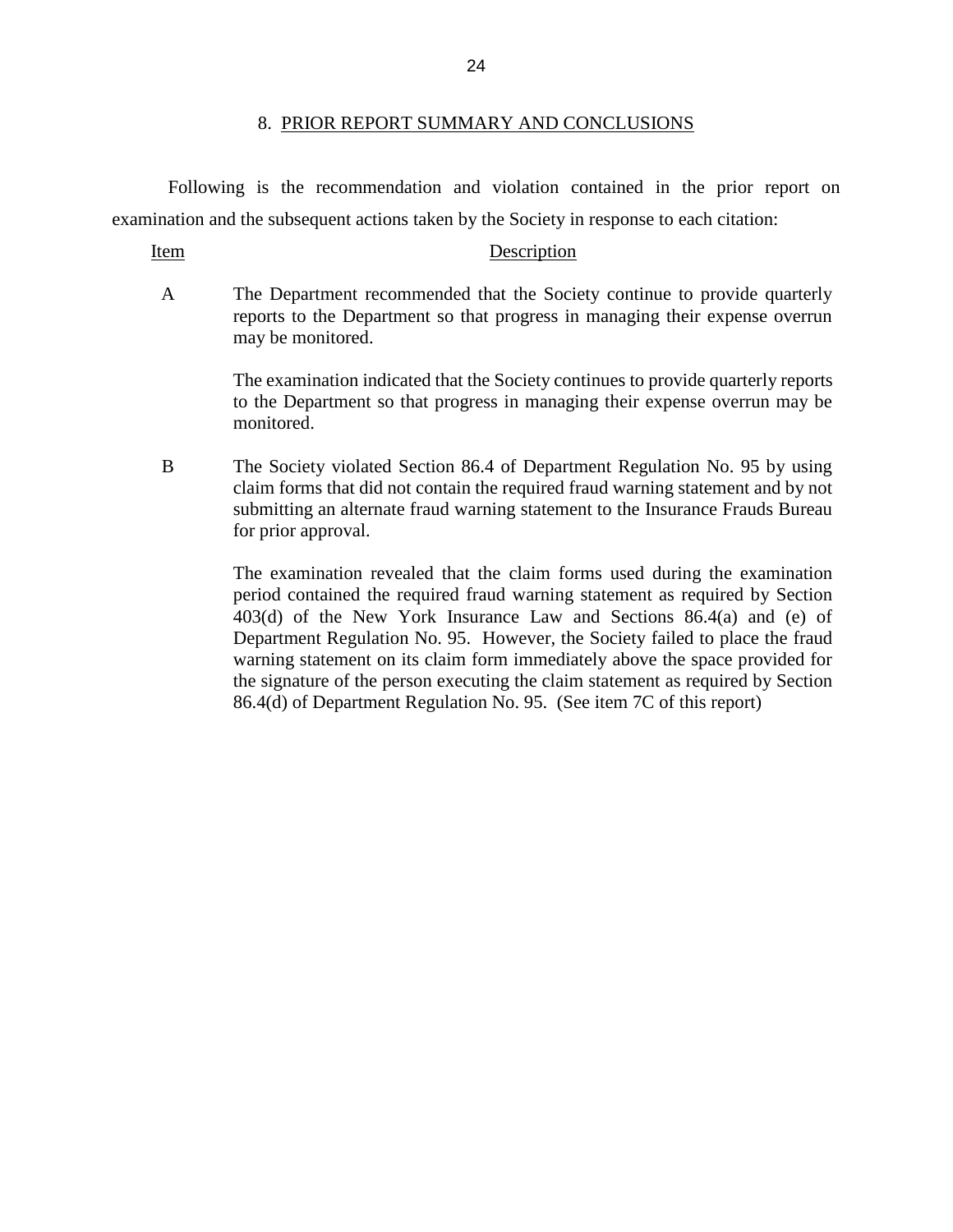## 9. SUMMARY AND CONCLUSIONS

<span id="page-27-0"></span>Following are the violations and recommendation, and comment contained in this report:

| Item             | Description                                                                                                                                                                                                                                                                                                                                                                                                                                  | Page $No(s)$ . |
|------------------|----------------------------------------------------------------------------------------------------------------------------------------------------------------------------------------------------------------------------------------------------------------------------------------------------------------------------------------------------------------------------------------------------------------------------------------------|----------------|
| A                | The examiner recommends that the Society continue to make<br>efforts to reduce expenses, and continue to provide quarterly<br>reports to the Department so that progress in managing their<br>expense overrun may be monitored.                                                                                                                                                                                                              | 17             |
| B                | The Society violated Section 51.6(b)(4) of Department Regulation<br>No. 60 by either failing to provide proof that the insurer whose<br>coverage was being replaced was furnished with a copy of any<br>proposal, including the sales material used in the sale of the<br>proposed life insurance policy, and the completed Disclosure<br>Statement, or failing to provide such information within 10 days of<br>receipt of the application. | 19             |
| $\mathbf C$      | The Society violated Section $51.6(b)(6)$ of Department Regulation<br>No. 60 by failing to maintain copies of: any proposal, including the<br>sales material used in the sale of the proposed life insurance policy,<br>the important notice regarding replacement, and the signed and<br>completed Disclosure Statements.                                                                                                                   | $19 - 20$      |
| D                | The Society violated Section $51.6(b)(7)$ of Department Regulation<br>No. 60 by failing to, within 10 days from the date of receipt of the<br>application, either have the deficiencies corrected or reject the<br>application and so notify the applicant of such rejection and the<br>reason therefore.                                                                                                                                    | 20             |
| E                | The Society violated Section $51.6(b)(9)$ of Department Regulation<br>No. 60 by failing to issue a revised Disclosure Statement in cases<br>where the policy issued differed from the policy applied for.                                                                                                                                                                                                                                    | 20             |
| $\boldsymbol{F}$ | The Society violated Section 51.6(e) of Department Regulation<br>No. 60 by failing to notify the Superintendent of the change in the<br>designated principal officer within 30 days of such change.                                                                                                                                                                                                                                          | 20             |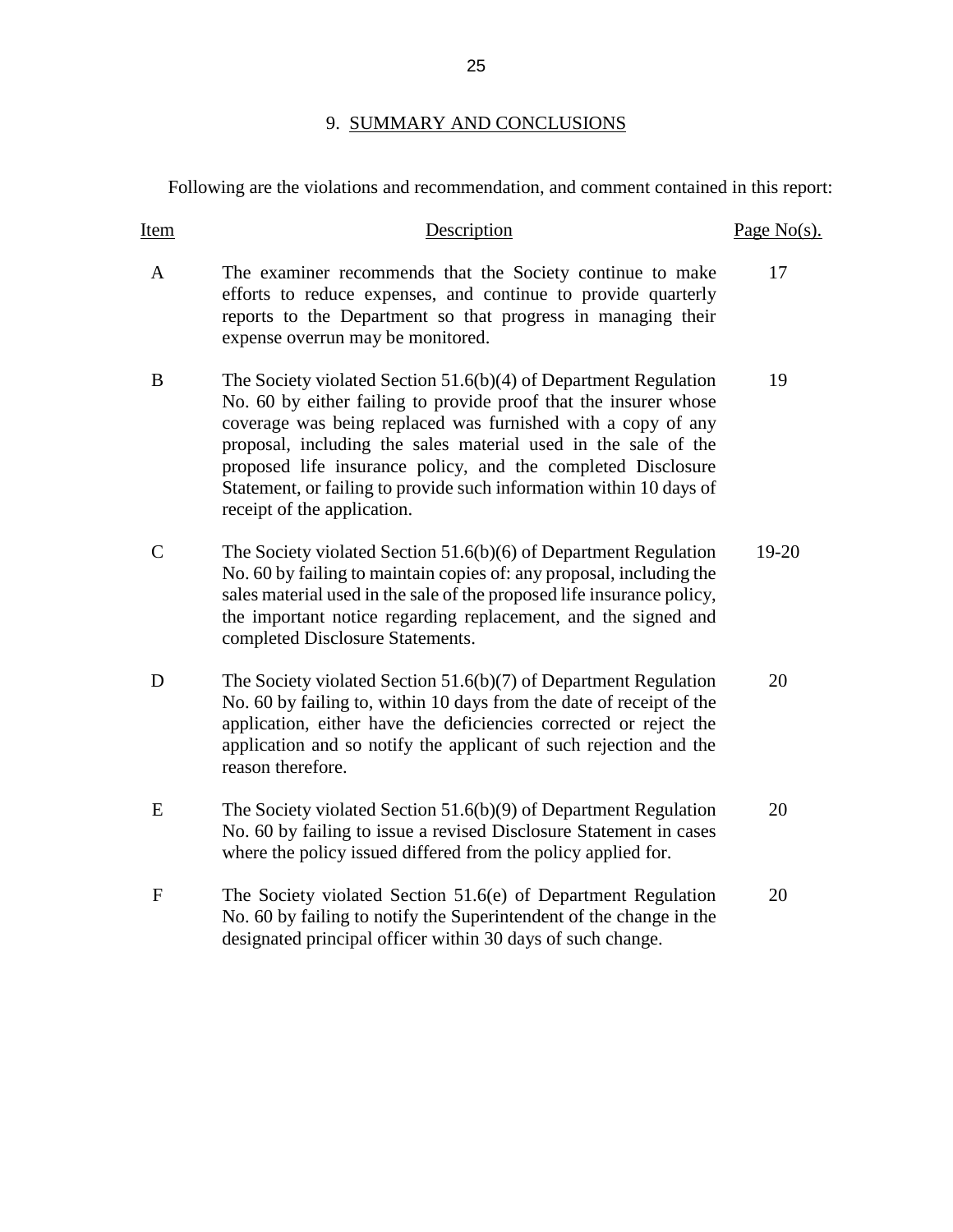| <u>Item</u> | Description                                                                                                                                                                                                                                                                                                                                                                                                                                                                                                                                                                                               | Page $No(s)$ . |
|-------------|-----------------------------------------------------------------------------------------------------------------------------------------------------------------------------------------------------------------------------------------------------------------------------------------------------------------------------------------------------------------------------------------------------------------------------------------------------------------------------------------------------------------------------------------------------------------------------------------------------------|----------------|
| G           | The Society violated Section 2112(d) of the New York Insurance<br>Law when it failed to file with the superintendent, within 30 days,<br>a statement in such form as the superintendent may prescribe, of<br>the facts relative to such termination for cause, and when it failed<br>to provide, within 15 days after notification has been sent to the<br>superintendent, a copy of the statement filed with the<br>superintendent to all eight producers terminated for cause, at their<br>last known address by certified mail, return receipt requested,<br>postage prepaid or by overnight delivery. | 21             |
| H           | The Society violated Section 86.4(d) of Department Regulation<br>No. 95 by failing to place the fraud warning statement on its claim<br>form immediately above the space provided for the signature of the<br>person executing the claim statement.                                                                                                                                                                                                                                                                                                                                                       | 22             |
| $\mathbf I$ | The Society violated Section 3227(c) of the New York Insurance<br>Law by failing to pay the required interest on funds disbursed as<br>policy loans and surrendered policies.                                                                                                                                                                                                                                                                                                                                                                                                                             | $22 - 23$      |
| J           | The examiner recommends that going forward the Society pays<br>interest on any loan and any cash value not mailed within 10 days<br>in accordance with its policy provision.                                                                                                                                                                                                                                                                                                                                                                                                                              | 23             |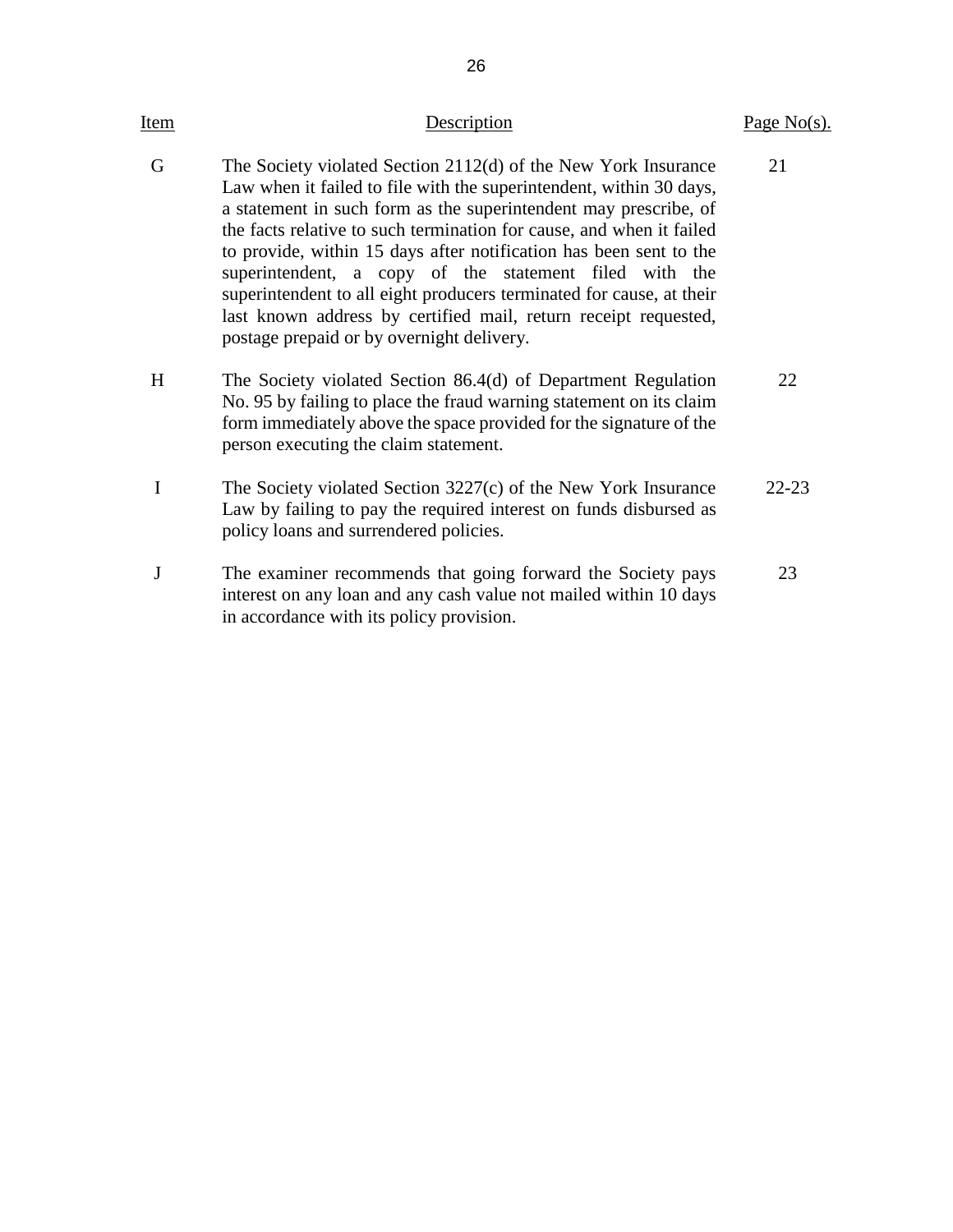Respectfully submitted,

 $/s/$ 

Ahmed Saleh Senior Insurance Examiner

## COUNTY OF NEW YORK ) STATE OF NEW YORK ) )SS:

Ahmed Saleh, being duly sworn, deposes and says that the foregoing report, subscribed by him, is true to the best of his knowledge and belief.

/s/

Ahmed Saleh

Subscribed and sworn to before me

this day of